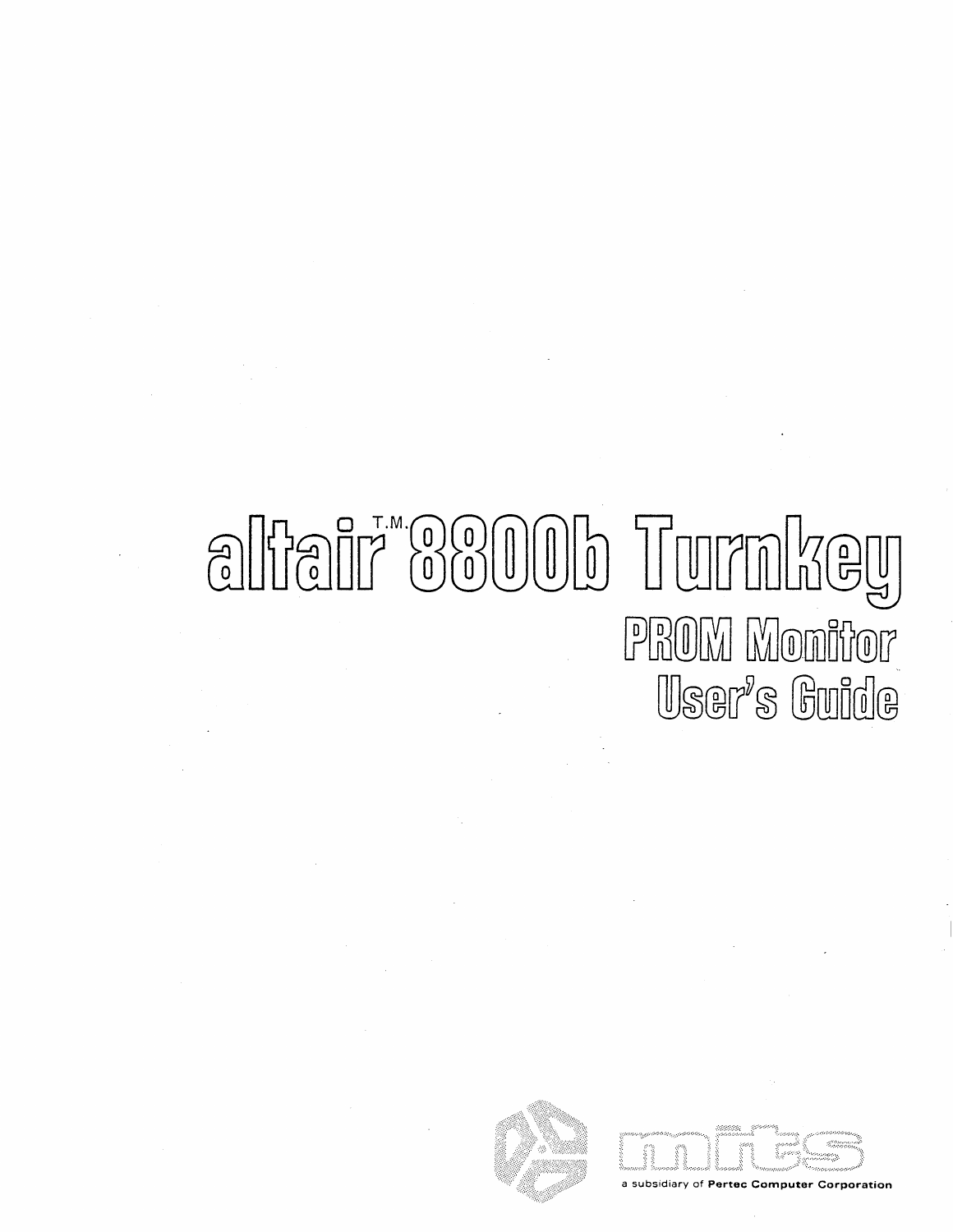# altair ooOob Turnkey PROM Monitor User's Guide



 $\mathcal{R}_{\text{total}}^{\text{MSE}}$ 

a subsidiary of Pertec Computer Corporation 2450 Alamo S.E. /Albuquerque, New Mexico 87106

 $^{\omega}$ MITS, Inc. 1977 First Printing August, 1977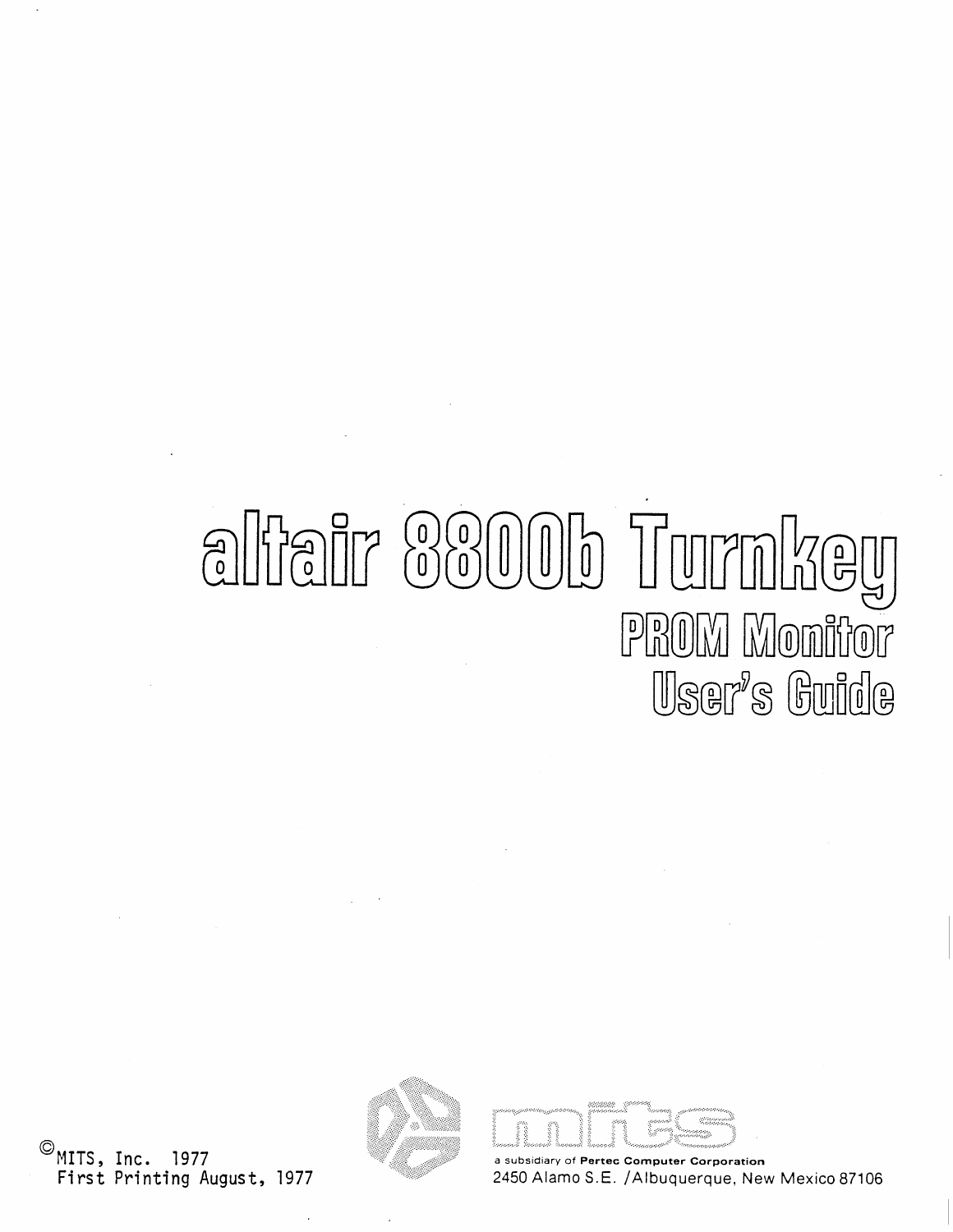# TABLE OF CONTENTS

 $\hat{\mathcal{A}}$ 

 $\ddot{\phantom{0}}$ 

 $\bar{\rm s}$ 

|                | Section                                  | Page |
|----------------|------------------------------------------|------|
| $\mathbf{1}$ . |                                          |      |
|                | 2. Starting the PROM Monitor 3           |      |
| 3.             |                                          |      |
|                |                                          |      |
|                |                                          |      |
|                |                                          |      |
| 4.             | Memory Space and Stack Considerations 6  |      |
| 5.             |                                          |      |
|                | 6. Running BASIC with the PROM Monitor 7 |      |
|                | Turnkey PROM Monitor Source Listing 11   |      |

 $\ddot{\phantom{0}}$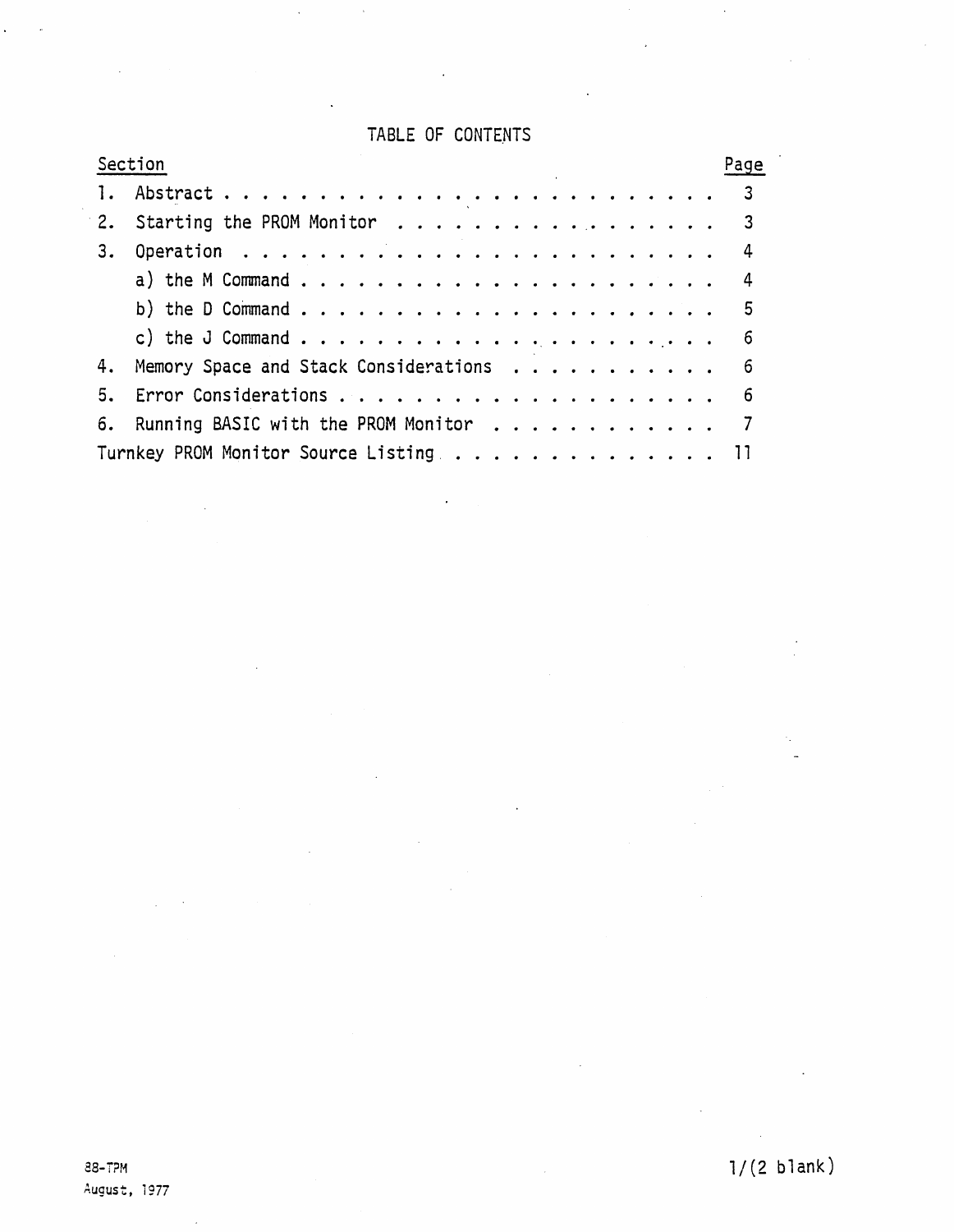#### 1. ABSTRACT

This document describes the function and operation of the Altair 8800b Turnkey PROM Monitor. The PROM Monitor is a system program that allows the user. to examine and change any memory location or series of locations, punch the contents of any range of memory locations in Altair Absolute Load Tape format and start execution of a program at any specified address. A source listing of the 8800b Turnkey PROM Monitor is provided so that its I/O and octal conversion routines can be used in other programs.

#### 2. STARTING THE PROM MONITOR

- a) The Monitor PROM must be installed in PROM socket Jl on the Turnkey Module.
- b) The AUTO-START address switches on the Turnkey Module must be set to 176400 octal and the PROM address switches to 176000 octal.
- c) Turn power on.
- d) The PROM Monitor prints its prompt character, a period  $(.)$ .
- e) At any time, pressing the START switch causes control to return to the Monitor and the prompt to be printed.

#### NOTE

The input routines in the PROM monitor will accept only valid octal digits (0-7) and the "space" character. When waiting for input, the routines expect either three or six digits. All of the expected digits need not be input. The first space character terminates the input routine and may be used to delimit separate inputs. If no digits have been entered before the delimiting space is entered, the input routine will return a value of zero. Whenever the delimiting space is used, the carry bit is set, and the return is made. During a normal return (i.e., one in which no space was used), the carry bit is always clear.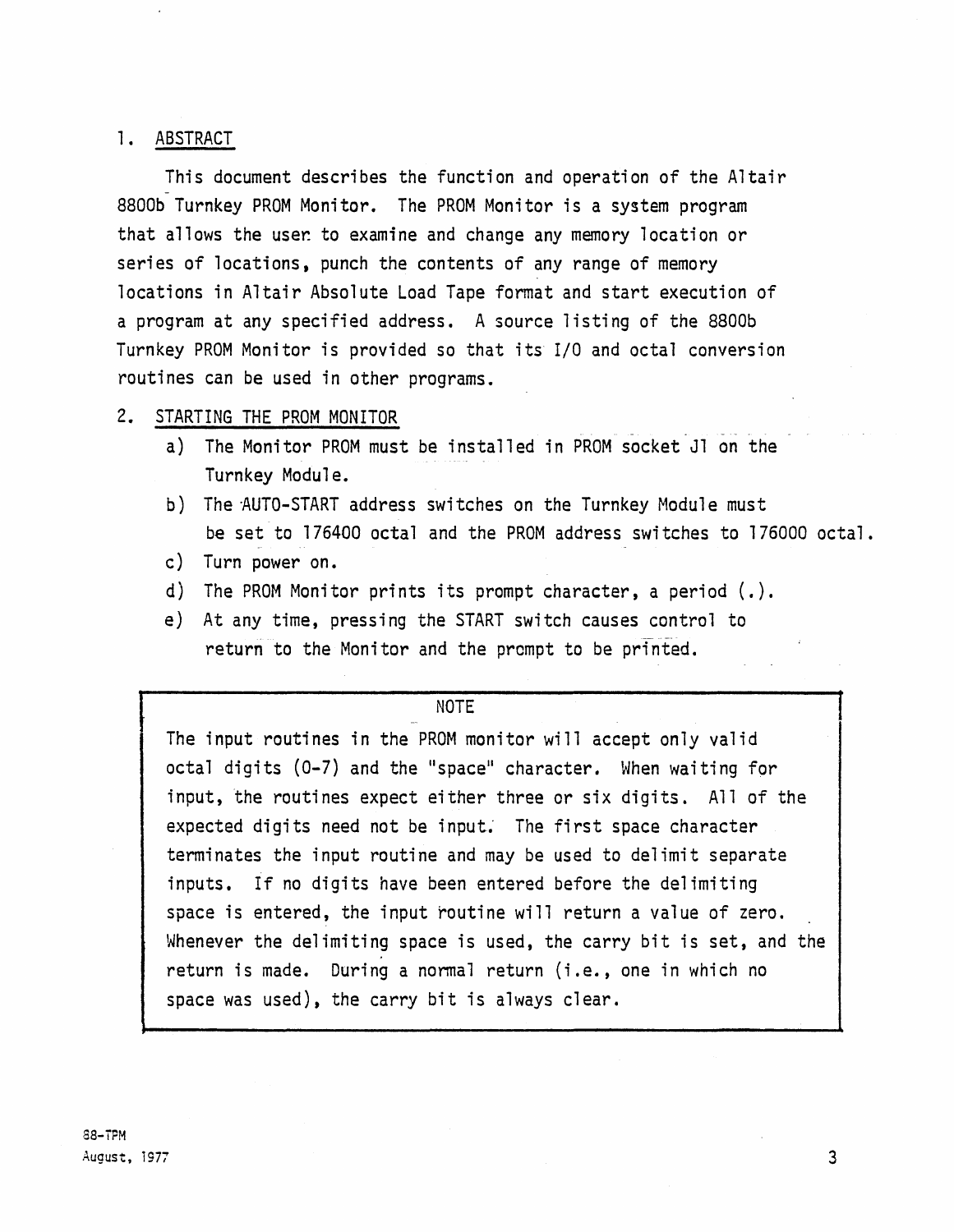#### 3. OPERATION

The'Prom Monitor has three commands:

M Memory examine and change

o Memory dump

J

Jump to user program

a) The M command. The M command allows the user to examine and change any location in the Altair 8800b memory. The form of the M command is as follows:

#### Mxxxxxx

where xxxxxx stands for from zero to six valid octal digits. The PROM Monitor opens the location specified and displays the three digit octal contents of that location. The Monitor then waits for three valid octal digits. Three complete octal digits must be input; the space character cannot be used as a delimiter in this case. When this valid data has been received, the Monitor attempts to place the data into the opened location. Once the deposit has been made and verified, the M function closes the current location and opens the following location. If the user tries to deposit infonnation into nonexistent memory, ROM, or protected RAM, the bad deposit causes "?" to be printed on the tenninal and control to return to the Monitor. Assuming a valid deposit, this sequence continues until a non-valid character (any character except the digits 0-7) is input. This non-valid character is flagged with a "?" and control returns to the Monitor. This is the normal way to return to the Monitor.

If a space is input instead of a valid octal character, the M function closes the present location without making any changes. and then opens the next consecutive location. While the M command is looking for input, the space character may be used at any time to close the current location without change, and open the following location. Therefore, even though one or two valid octal digits may have been input, when the space has been received, the location is closed without change. To deposit new data, three complete valid octal digits must be input.

> 88-T?M August, 1977

4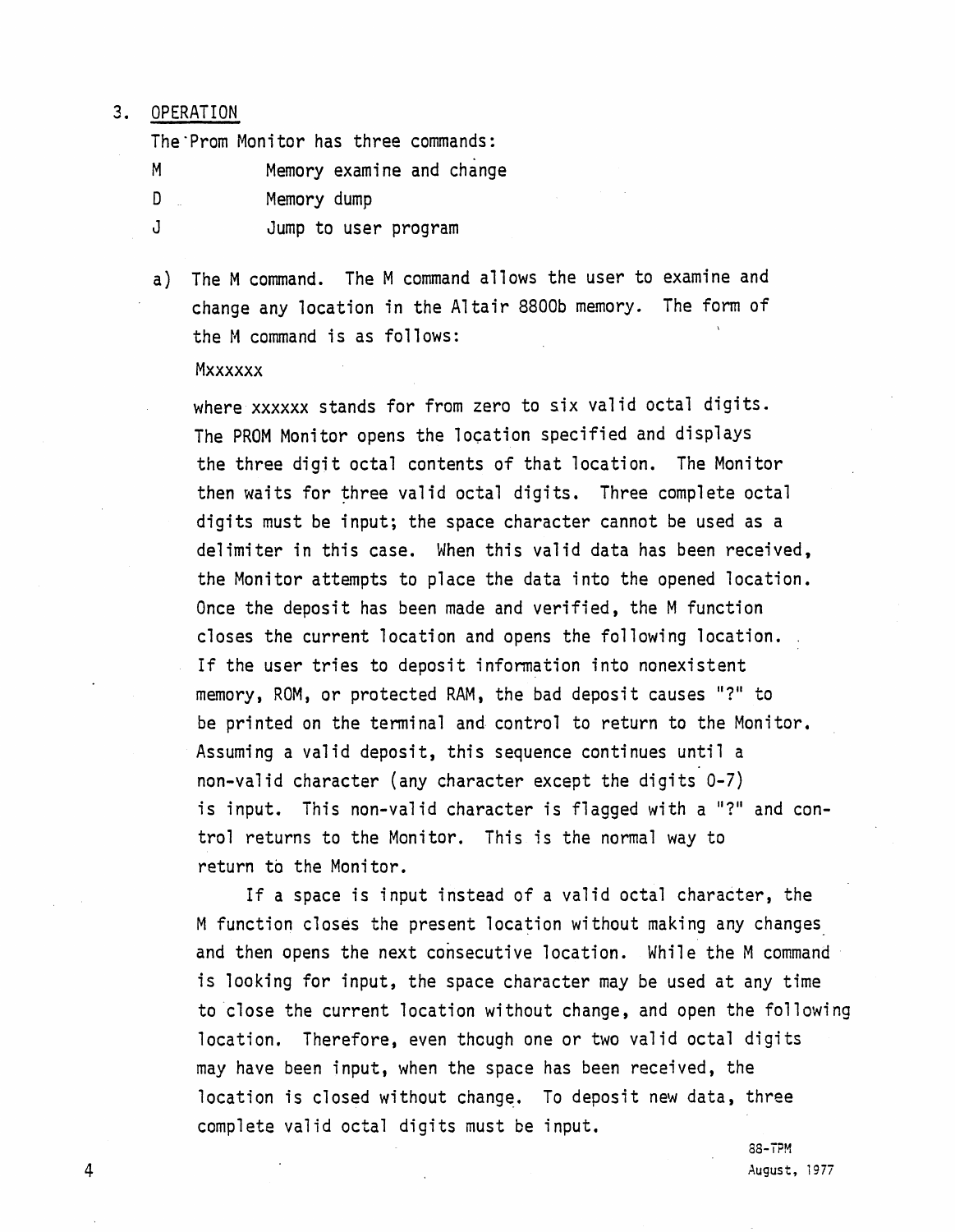b) The D command. The D command allows the user to dump the contents of the Altair 8800b's memory between any two locations. " The D command has the following form:

#### Dxxxxxx xxxxxx

To use the D command, type  $a \quad D \quad in$  response to the Monitor's prompt character. The D function will then wait for the starting address (zero to six valid octal digits). If six digits are input, the D function prints a space and then waits for the ending address (zero to six valid octal digits). The ending address must be greater than or equal to the starting address. If less than six digits are input during the starting address, the D function echoes the delimiting space character, but does not print one of its own.

Once the D function has received valid starting and ending addresses, it punches a leader of 60 octal 302's followed by 60 nulls (zero bytes). It then punches out the contents of memory starting at the first address up to and including the end address in the Altair 8800b binary Absolute Load Tape format, as shown in Table A. (The word "punch" is used here to refer to the output of the 0 command, no matter what output device is actually used.) If the number of bytes to be punched is greater than 377 octal, the 0 function punches as many blocks of 377 octal bytes as necessary until the number of bytes left to punch is less than 377 octal bytes. The last block punched may have less than 377 octal bytes. If the number of bytes to be punched in'the last block is equal to zero, a zero block is not punched. Upon completion of the dump, the D function performs a carriage return and line feed and then returns to the Monitor.

5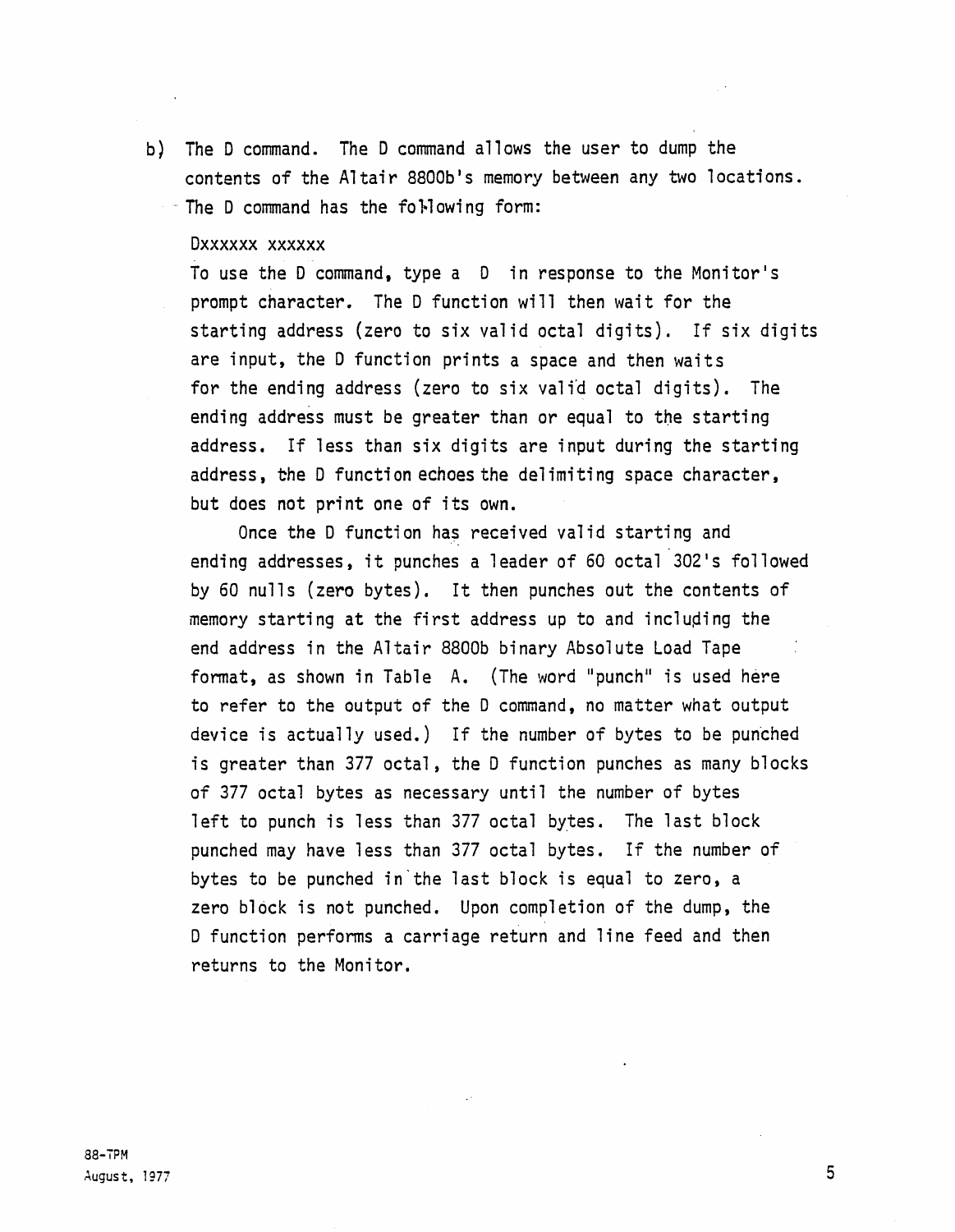c) The J command. The J command allows the user to transfer control between the monitor and another program. The J command has the following form:

Jxxxxxx

where xxxxxx is the starting address of the user routine (zero to six valid octal digits). Once the J function has received a valid address, it will load the program counter with the address and start execution of the user program at that address.

#### 4. MEMORY SPACE AND STACK CONSIDERATIONS

The PROM Monitor is 256 decimal or 377 octal bytes long and is assembled to operate with a starting address of 176400 octal. It must be located at this point in memory or it will not operate correctly. The PROM Monitor establishes a stack with a top address of 175000 octal when it is entered. The Monitor never has more than four levels of subroutine calls at anyone time, so only eight bytes are actually used in the stack. The stack itself usually resides in the 1K of RAM that is part of the Turnkey Module. It is the user's responsibility to see that there is RAM available at the stack location. Otherwise, the Monitor cannot operate correctly, if at all.

All necessary registers and the stack pointer should be saved before jumping from a program to the Monitor, since the Monitor destroys the contents of the stack pointer and all registers upon entry. Restoration of the registers must be handled by the user's program .

#### . 5. ERROR CONSIDERATIONS

Errors in data input can be corrected easily before the last character is typed. Simply type a non-octal character (except space) and the monitor will print a question mark and a period. The command may then be typed again.

6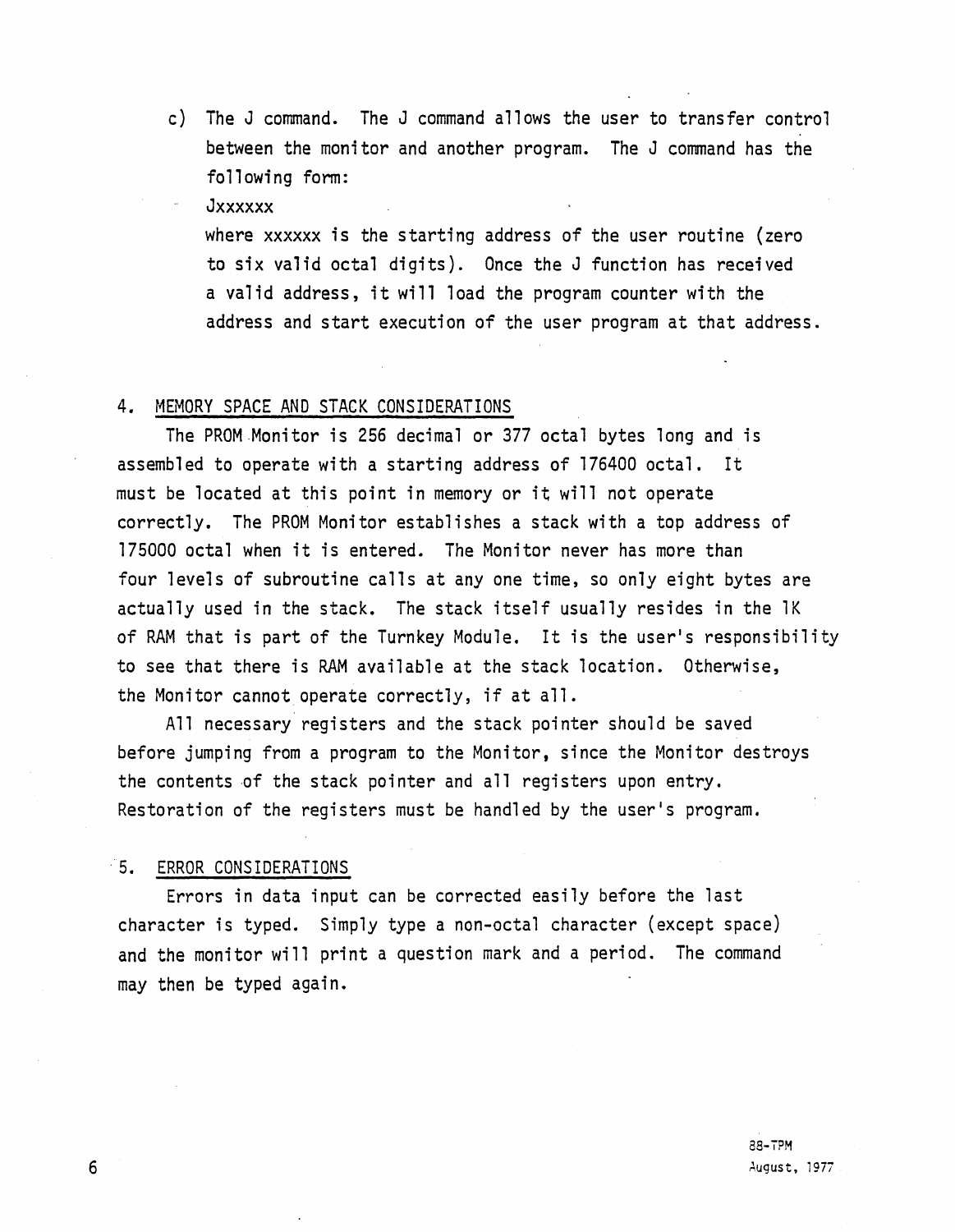When the octal input routines are requesting input, they do not check for over-range conditions on the input data. For example, when using the M function, three complete valid octal digits must be input in order to deposit new data into a memory location. Since the Altair 8800b is organized around an eight bit byte, the largest valid octal number that can be input is 377. In fact, 777 can be input without the Monitor detecting an error. The actual value that is deposited in the memory location in that case is not equal to *i77* octal, but depends upon the binary representation of the most significant digit input to the routine. For example, 477 causes the routine to deposit octal 077 into the memory location. The same possible error condition is present when addresses are input, except that the maximum value that may be typed is 1777777. Anything larger will not be flagged as an error, but the effective address will depend upon the binary representation of the highest order digit.

#### 6. RUNNING BASIC WITH THE PROM MONITOR

The Altair 8800b PROM Monitor greatly speeds the process of loading Altair BASIC and can be used whether or not the Multi-Boot Loader or Disk Boot Loader PROMs are in use.

A. Without the Loader PROMS. The usual procedure for loading BASIC involves toggling a loader program in from the front panel and using it to load a paper tape or cassette version of BASIC. If the PROM Monitor is installed, this bootstrap loader can be entered from the terminal in octal instead of from the front panel switches in binary.

To do this, type M000000 (or M <space>) in response to the Monitor's prompt. After the Monitor displays the current contents of the first location in memory, type the first entry in the "OCTAL DATA" column in the applicable loader program. The loaders are found in Appendix B of the Altair BASIC Reference Manual. After three digits are typed, the Monitor closes the current location and opens the next location. This process is repeated until the entire loader program is entered. The program can be checked by typing a non-octal character to return to the Monitor and again typing MOOOOOO (or M <space>). As the contents of each location are displayed. typing a space causes the Monitor to display the contents of the next location without making any modifications.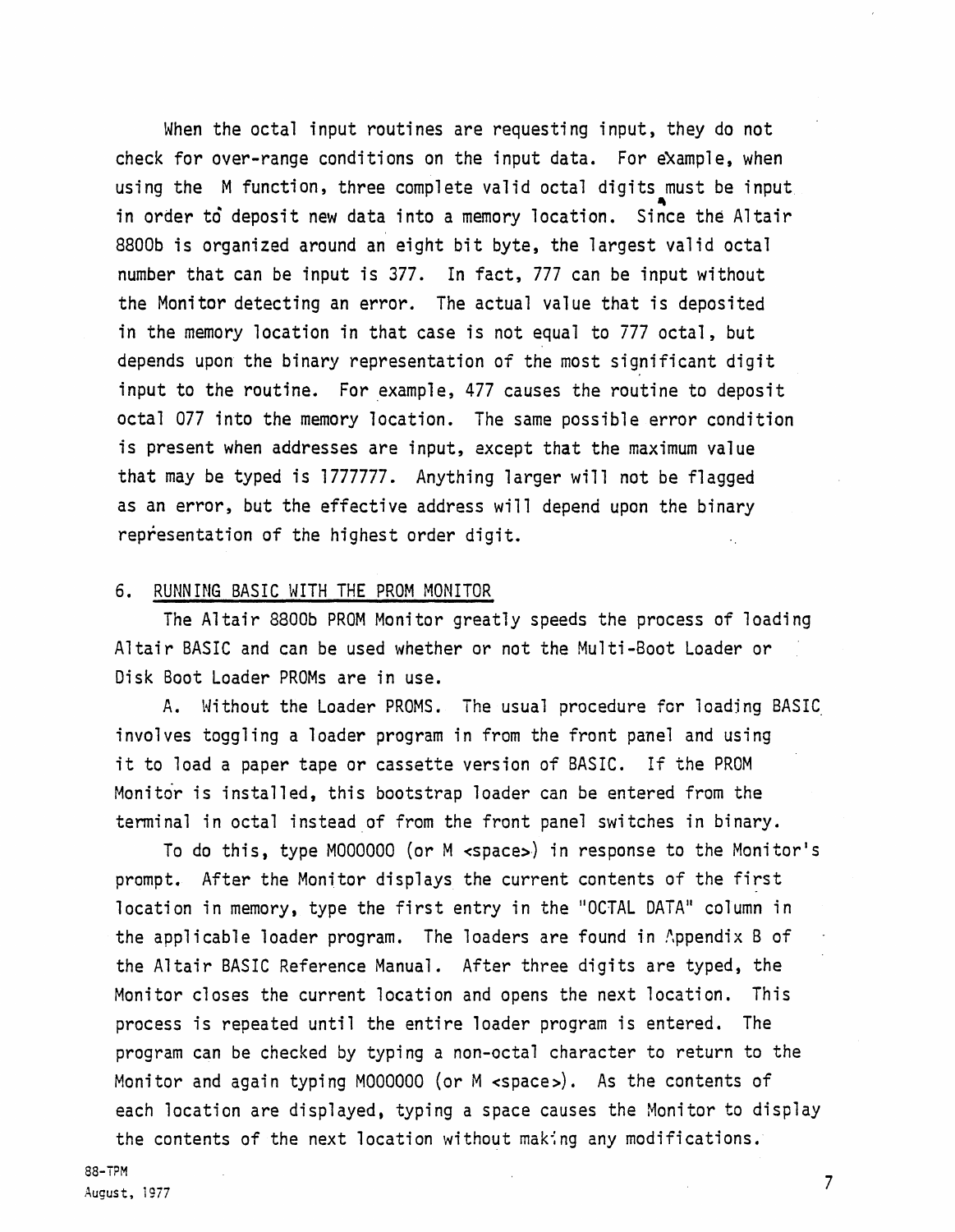Once the loader program has been entered and verified, the paper tape or cassette tape of BASIC is loaded and positioned in the load device according to the directions in the BASIC Reference Manual. Then the loader is started by typing  $J000000$  (or  $J$  <space>. The tenninal should print BASIC's "MEMORY SIZE?" initialization question after BASIC has been loaded. At that point, BASIC is in control.

B. With a bootstrap loader PROM. If either the Multi-Boot Loader or Disk Boot Loader PROM is installed, the response to the Monitor's prompt should be Jxxxxxx, where xxxxxx is the starting address for the loader in use. For the Multi-Boot·1oader, the starting address is 177000. For the Disk Boot Loader, the starting address is. 177400. For more information, see the Multi-Boot Loader Manual and the Altair 8800 BASIC Reference Manual.

## TABLE A ABSOLUTE LOAD TAPE FORMAT

Begin/Name Record

| Byte $#$ | Contents  | Comments                          |
|----------|-----------|-----------------------------------|
|          | 125 Octal | Begin Sync                        |
| $2 - 4$  | Name      | Program name                      |
| $5-N$    | Comments  | Program version and date, etc.    |
| $N+1$    | 15 Octal  | Terminates program name<br>record |

Program Load Record

| Byte           | Contents      | Comments             |
|----------------|---------------|----------------------|
|                | 74 octal      | Load sync byte       |
| $\overline{c}$ | $0-377$ octal | Number of load bytes |
| 3              | L.S. Byte     | of Load address      |
| $\mathbf{4}$   | M.S. Byte     | of Load address      |
| $5-N$          | Data Bytes    |                      |
| $N+1$          | Checksum      | Generated by adding  |
|                | Byte          | all bytes except the |
|                |               | first two without    |
|                |               | carry                |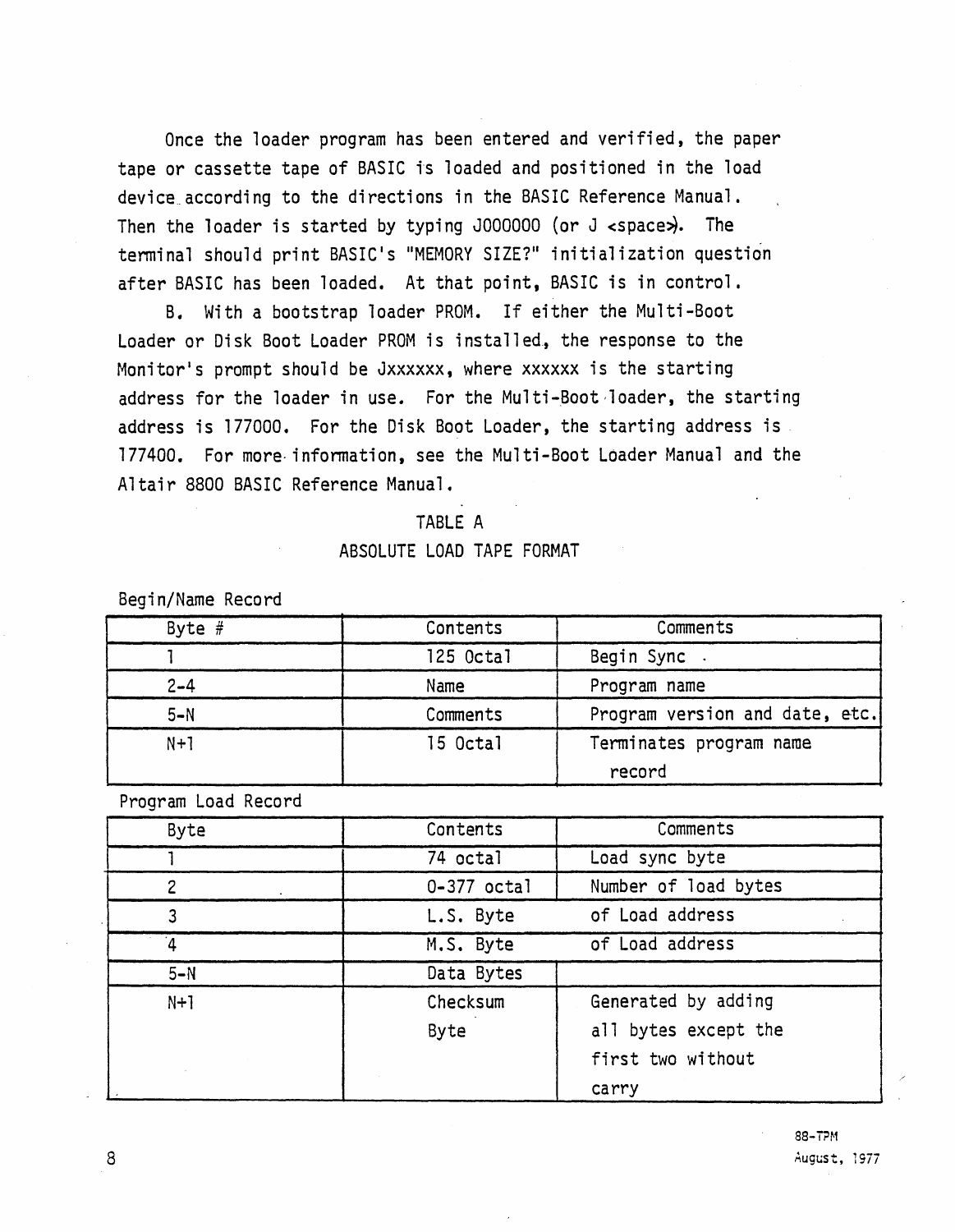End-of-file record

 $\ddot{\phantom{a}}$ 

 $\ddot{\phantom{a}}$ 

 $\mathcal{F}^{\text{max}}_{\text{max}}$ 

| <b>Byte</b> | Contents    | Comments                      |
|-------------|-------------|-------------------------------|
|             | $170$ octal | Paper tape/Audio Cassette EOF |
| $2 - 3$     |             | Execution start address       |

 $\sim 10$ 

 $\overline{1}$ 

 $\frac{1}{2}$ 

 $\mathcal{H}^{\text{c}}_{\text{c}}$  is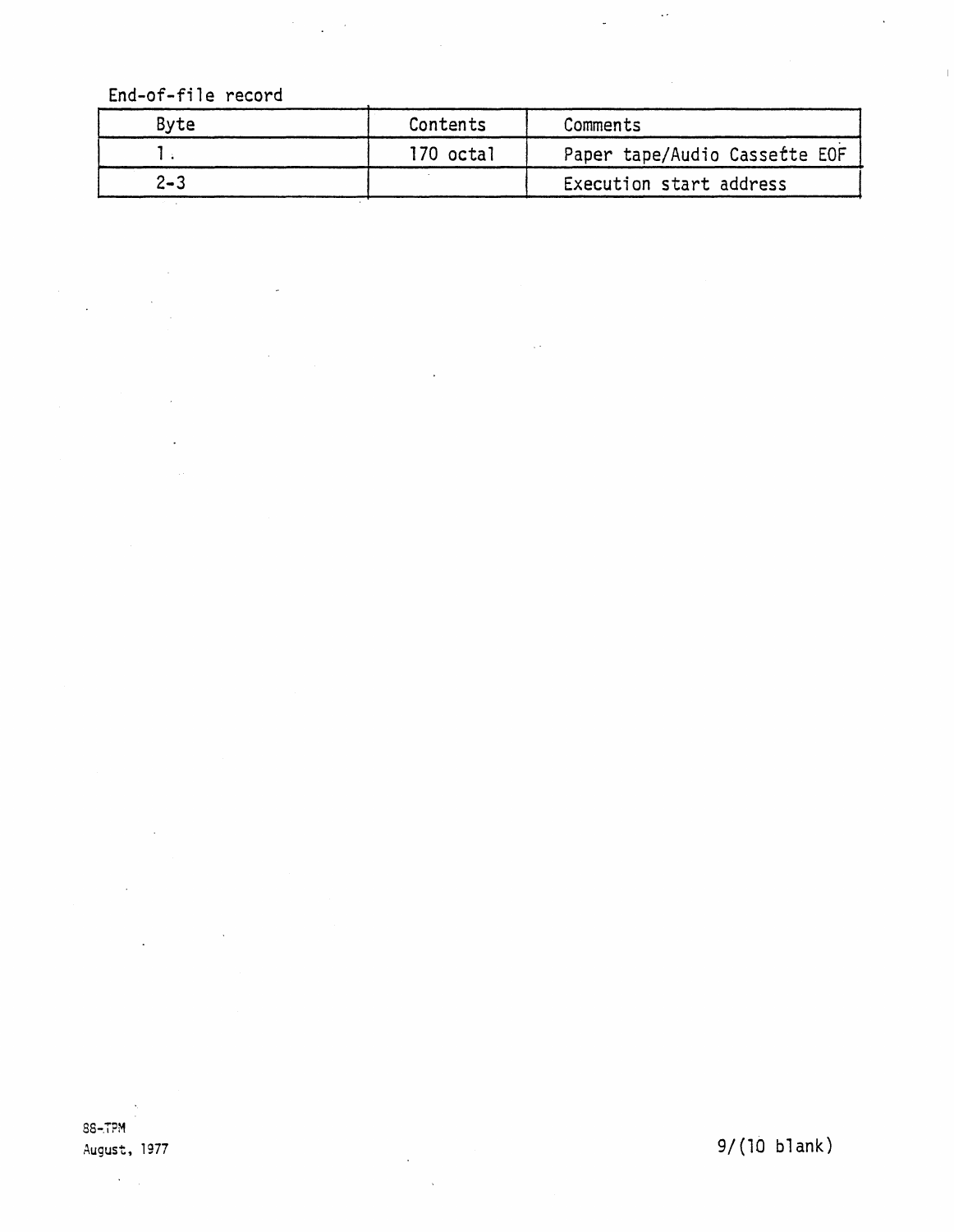| 00010 |                                                                                           |
|-------|-------------------------------------------------------------------------------------------|
| 00020 | 子长<br>46                                                                                  |
| 00030 | THIS IS A 256 BYTE PROM MONITOR FOR USE WITH THE ALTAIR<br>$\ast$<br>子计                   |
| 00040 | 8800B TURNKEY MODULE.<br>THIS MONITOR PROVIDES THE USER WITH<br>$\ddot{\textbf{r}}$<br>计计 |
| 00050 | THE FOLLOWING FUNCTIONS:<br>$+$<br>主法                                                     |
| 00060 | 丁计<br>*                                                                                   |
| 00070 | MEMORY EXAMINE AND CHANGE FUNCTION<br>主张<br>1)<br>$\ddot{\textbf{r}}$                     |
| 00080 | YOU CAN EXAMINE AND CHANGE THE CONTENTS OF ANY<br>$\ddot{\textbf{r}}$<br>子节               |
| 00090 | VALID MEMORY LOCATION<br>$\mathbf{r}$<br>主持                                               |
| 00100 | MEMORY DUMP FUNCTION<br>2)<br>*<br>子计                                                     |
| 00110 | YOU CAN DUMP IN THE ALTAIR BINARY PUNCH FORMAT<br>$\mathbf{H}$<br>计计                      |
| 00120 | BETWEEN ANY TWO VALID MEMORY LOCATIONS<br>$\mathbf{H}$<br>$j$ $M$                         |
| 00130 | JUMP TO FUNCTION<br>3) —<br>$+1$<br>$5 - 36$                                              |
| 00140 | YOU CAN CAUSE THE MONITOR TO JUMP TO ANY<br>$\star$<br>$1 - 36$                           |
| 00150 | LOCATION AND START EXECUTING THE PROGRAM THERE<br>*<br>$j$ $#$                            |
| 00160 | $\ast$<br>丁计                                                                              |
| 00170 | THE MONITOR CAN BE REENTERED FROM THE USER'S PROGRAM<br>$\ast$<br>子计                      |
| 00180 | SO THAT THE FEATURES OF THE MONITOR ARE ALWAYS AVAILABLE<br>$\pmb{\varkappa}$<br>主张       |
| 00190 | TO ANY USER PROGRAM.<br>$+$<br>主张                                                         |
| 00200 | 46<br>计计                                                                                  |
| 00210 |                                                                                           |
| 00220 | ÷.                                                                                        |
| 00230 | TITLE TURMON - MITS TURNKEY MONITOR PROM                                                  |
| 00240 | $\mathbf{r}$                                                                              |
| 00250 | <b>HITS TURNKEY MONITOR:</b>                                                              |
| 00260 | <b>G.W. VERTREES</b><br>01/13/77                                                          |
| 00270 | <b>; REVISED</b><br>01/17/77                                                              |
| 00280 | 01/19/77<br>$\ddot{\phantom{1}}$                                                          |
| 00290 | 01/20/77<br>ă.                                                                            |
| 00300 | $\mathbf{r}$                                                                              |
| 00390 | ; CONSTANTS                                                                               |
| 00400 | $STACK=176000$                                                                            |

 $\ddot{\phantom{a}}$ 

 $\ddot{\cdot}$ 

176000

 $\bar{\star}$  $\sim$   $\lambda$ 

 $\overline{\phantom{a}}$ 

 $\sim$ 

 $\sim$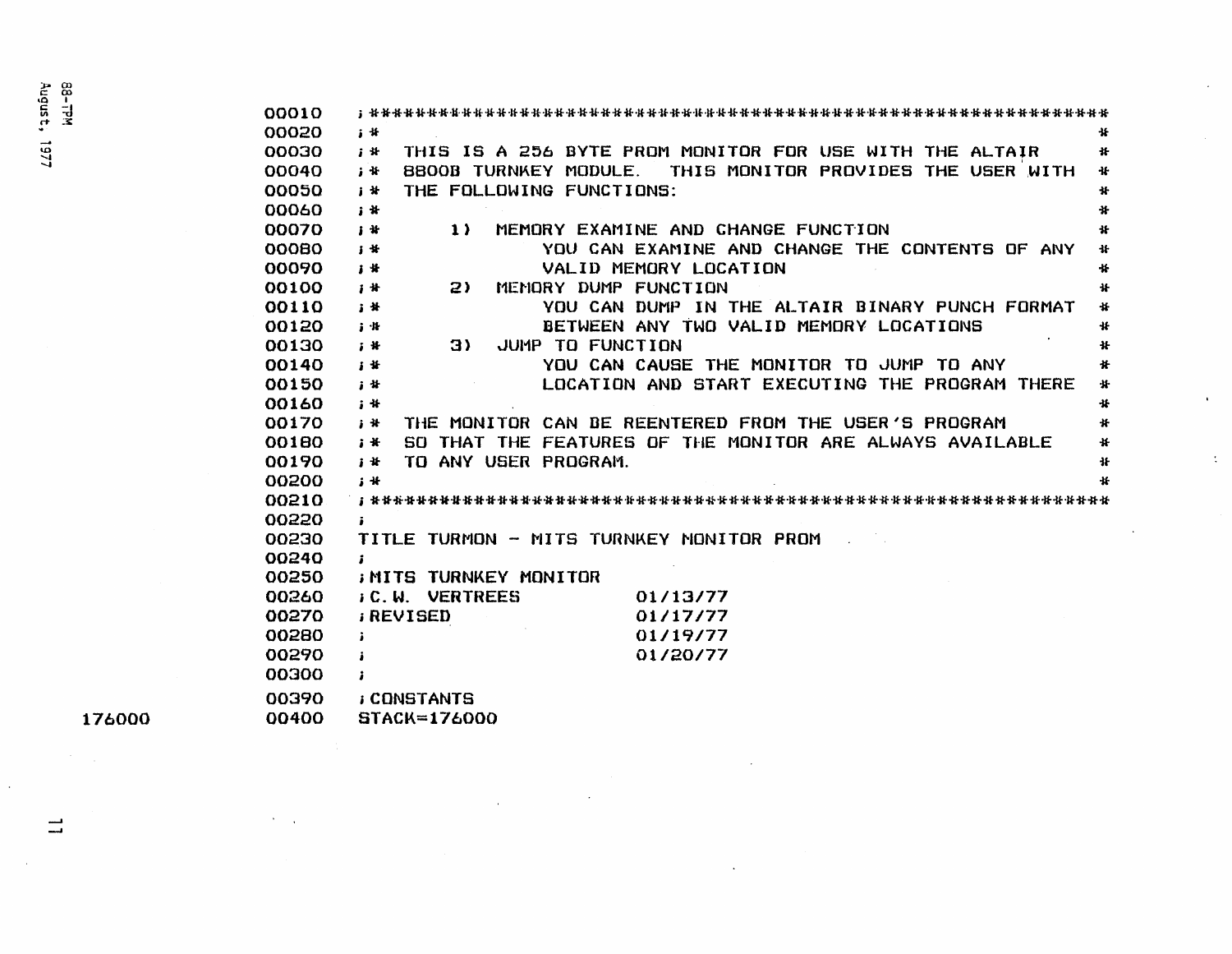| л<br>É<br>ے<br>с<br><b>in</b><br>сŧ | w<br>$\infty$<br>÷<br>บ<br>-2 |
|-------------------------------------|-------------------------------|
| ι<br>$\mathbf{N}$                   |                               |

| čupuś<br>c۲<br>é | <u>ထ</u><br>است<br>k<br>긫 |  |  |
|------------------|---------------------------|--|--|
| ω                |                           |  |  |

 $\mathcal{L}^{\text{max}}_{\text{max}}$ 

|        |         | 00010<br>j.<br>00020<br><b>IMONITOR STARTS AT THIS LOCATION</b><br>00030<br><b>BEGINNING OF PROM</b><br>00040<br>÷. |                                   |             |                  |                              |  |  |  |  |  |
|--------|---------|---------------------------------------------------------------------------------------------------------------------|-----------------------------------|-------------|------------------|------------------------------|--|--|--|--|--|
|        |         | 00050                                                                                                               | <b>IMONITOR CONTROL STRUCTURE</b> |             |                  |                              |  |  |  |  |  |
|        |         | 00060                                                                                                               | $\mathbf{r}$                      |             |                  |                              |  |  |  |  |  |
|        | 176400' | 00070                                                                                                               | <b>RELOC 176400</b>               |             |                  |                              |  |  |  |  |  |
|        | 176400' | 00080                                                                                                               | MON:                              | <b>NVI</b>  | A, 003           | <b>; RESET 2SIO</b>          |  |  |  |  |  |
|        | 176401' |                                                                                                                     |                                   |             |                  |                              |  |  |  |  |  |
|        |         | 00090                                                                                                               | IFN REALIO, <                     |             |                  |                              |  |  |  |  |  |
|        | 176402' | 00100                                                                                                               |                                   | <b>OUT</b>  | 20               | <b>; AND INITIALIZE</b>      |  |  |  |  |  |
|        | 176403' |                                                                                                                     |                                   |             |                  |                              |  |  |  |  |  |
|        | 176404' | 00110                                                                                                               |                                   | <b>MVI</b>  | A, 021           |                              |  |  |  |  |  |
|        | 176405' |                                                                                                                     |                                   |             |                  |                              |  |  |  |  |  |
|        | 176406' | 00120                                                                                                               |                                   | <b>OUT</b>  | 20               |                              |  |  |  |  |  |
|        | 176407' |                                                                                                                     |                                   |             |                  |                              |  |  |  |  |  |
|        |         | 00130                                                                                                               | $\rightarrow$                     |             |                  |                              |  |  |  |  |  |
|        | 176410' | 00140                                                                                                               | <b>ENTER:</b>                     | LXI         | <b>SP. STACK</b> | <b>LOAD STACK</b>            |  |  |  |  |  |
|        | 176411' |                                                                                                                     |                                   |             |                  |                              |  |  |  |  |  |
|        | 176412' |                                                                                                                     |                                   |             |                  |                              |  |  |  |  |  |
|        | 176413' | 00150                                                                                                               |                                   | CALL        | CRLF             | <b><i>i</i>FORMAT OUTPUT</b> |  |  |  |  |  |
|        | 176414' |                                                                                                                     |                                   |             |                  |                              |  |  |  |  |  |
|        | 176415' |                                                                                                                     |                                   |             |                  |                              |  |  |  |  |  |
|        | 176416' | 00160                                                                                                               |                                   | <b>MVI</b>  | A, "."           | <b>; HELLO MONITOR</b>       |  |  |  |  |  |
|        | 176417' |                                                                                                                     |                                   |             |                  |                              |  |  |  |  |  |
|        | 176420' | 00170                                                                                                               |                                   | CALL        | <b>DUTCHK</b>    |                              |  |  |  |  |  |
|        | 176421' |                                                                                                                     |                                   |             |                  |                              |  |  |  |  |  |
|        | 176422' |                                                                                                                     |                                   |             |                  |                              |  |  |  |  |  |
|        | 176423' | 00180                                                                                                               |                                   | <b>CALL</b> | <b>INCH</b>      | <b>; WHAT TO DO?</b>         |  |  |  |  |  |
|        | 176424' |                                                                                                                     |                                   |             |                  |                              |  |  |  |  |  |
|        | 176425' |                                                                                                                     |                                   |             |                  |                              |  |  |  |  |  |
|        | 176426' | 00190                                                                                                               |                                   | <b>CPI</b>  | "M"              |                              |  |  |  |  |  |
|        | 176427' |                                                                                                                     |                                   |             |                  |                              |  |  |  |  |  |
|        | 176430' | 00200                                                                                                               |                                   | JZ          | MEM              | <b>DO MEMORY EXAMINE</b>     |  |  |  |  |  |
|        | 176431' |                                                                                                                     |                                   |             |                  |                              |  |  |  |  |  |
| 88-TPM | 176432' |                                                                                                                     |                                   |             |                  |                              |  |  |  |  |  |
|        | 176433' | 00210                                                                                                               |                                   | <b>CPI</b>  | "D"              |                              |  |  |  |  |  |
|        | 176434' |                                                                                                                     |                                   |             |                  |                              |  |  |  |  |  |
|        | 176435' | 00220                                                                                                               |                                   | CZ          | <b>DMP</b>       | <b>; DO A MEMORY DUMP</b>    |  |  |  |  |  |
|        |         |                                                                                                                     |                                   |             |                  |                              |  |  |  |  |  |

 $\label{eq:2.1} \frac{1}{\sqrt{2}}\int_{0}^{\infty}\frac{1}{\sqrt{2\pi}}\left(\frac{1}{\sqrt{2\pi}}\right)^{2}d\mu\left(\frac{1}{\sqrt{2\pi}}\right) \frac{d\mu}{\sqrt{2\pi}}\,.$ 

 $\frac{1}{2}$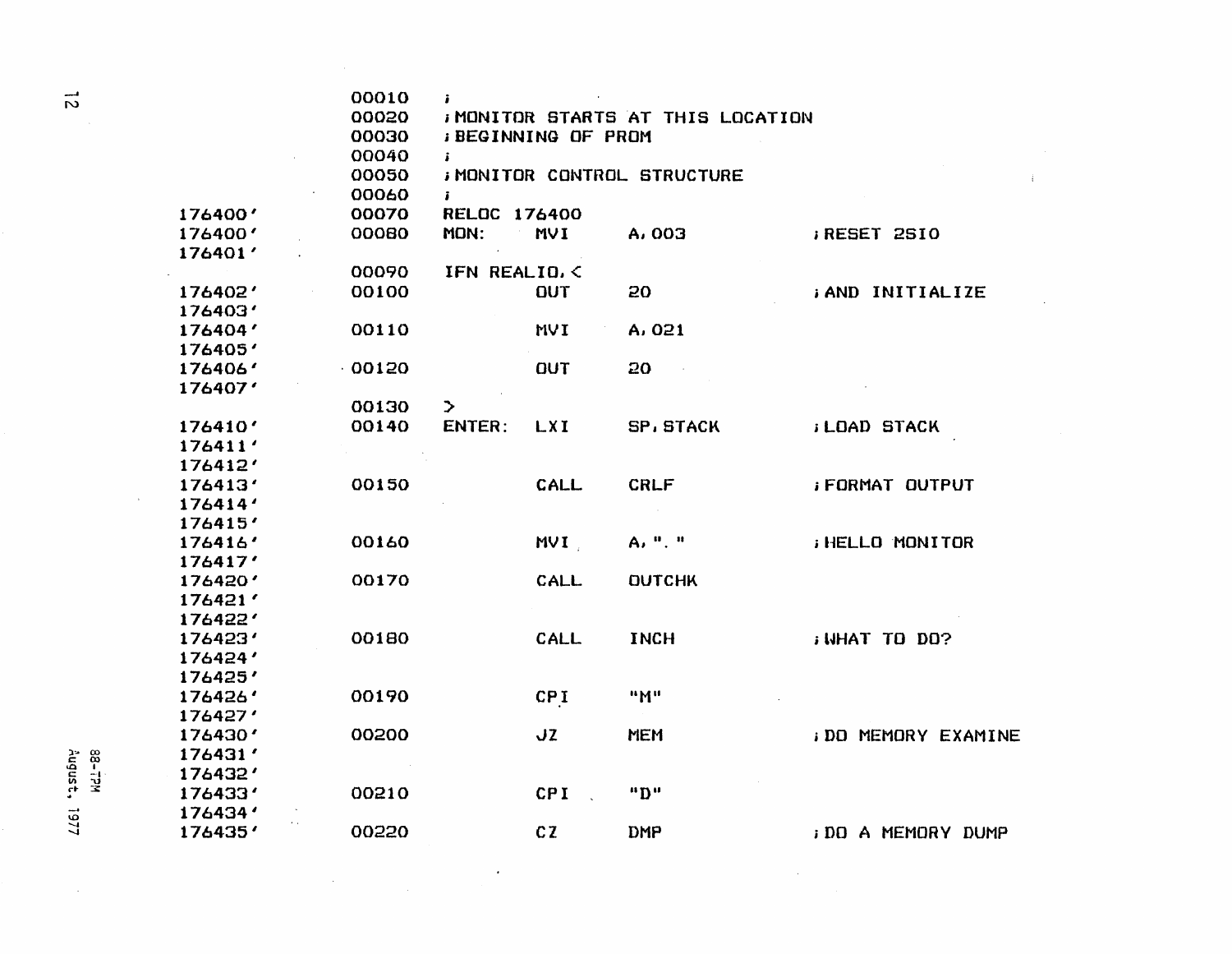| 176436' | 00230 |                      | <b>CPI</b>    | யிய                                         |                                   |
|---------|-------|----------------------|---------------|---------------------------------------------|-----------------------------------|
| 176437' |       |                      |               |                                             |                                   |
| 176440' | 00240 |                      | <b>JNZ</b>    | <b>ENTER</b>                                | <b>INOT A VALID CMD</b>           |
| 176441' |       |                      |               |                                             |                                   |
| 176442' |       |                      |               |                                             |                                   |
| 176443' | 00250 |                      | CALL          | <b>OCTL6</b>                                | DO JUMP, GET ADDR                 |
| 176444' |       |                      |               |                                             |                                   |
| 176445' |       |                      |               |                                             |                                   |
| 176446' | 00260 |                      | <b>PCHL</b>   |                                             | <b><i>ILDAD PC AND GO</i></b>     |
| 176447' |       |                      |               |                                             |                                   |
| 176450' |       |                      |               |                                             |                                   |
|         | 00010 |                      |               | ; THIS CONTROL STRUCTURE HANDLES THE MEMORY |                                   |
|         | 00020 |                      |               | <b>JEXAMINE AND CHANGE FUNCTION</b>         |                                   |
|         | 00030 | $\ddot{\phantom{1}}$ |               |                                             |                                   |
| 176451/ | 00040 | MEM:                 | CALL          | <b>OCTL6</b>                                | <b>GET ADDRESS</b>                |
| 176452' |       |                      |               |                                             |                                   |
| 176453' |       |                      |               |                                             |                                   |
| 176454' | 00050 |                      | <b>INST</b>   | 076                                         | ; "MVI A, " SKIP NEXT (BOMB A)    |
| 176455' | 00060 | CONT:                | INX           | H                                           | <b><i>i</i> INCREMENT ADDRESS</b> |
| 176456' | 00070 |                      | CALL          | CRLF                                        | <b><i>INEW LINE</i></b>           |
| 176457' |       |                      |               |                                             |                                   |
| 176460' |       |                      |               |                                             |                                   |
| 176461' | 00080 |                      | <b>MOV</b>    | D.H                                         | <b>; STORE ADDRESS IN D/E</b>     |
| 176462' | 00090 |                      | <b>MOV</b>    | E.L                                         |                                   |
| 176463' | 00100 |                      | CALL          | <b>PRINT6</b>                               | <b>; PRINT ADDRESS</b>            |
| 176464' |       |                      |               |                                             |                                   |
| 176465' |       |                      |               |                                             |                                   |
| 176466' | 00110 |                      | <b>LDAX</b>   | D                                           | <b>LOAD DATA</b>                  |
| 176467' | 00120 |                      | <b>MOV</b>    | H, A                                        |                                   |
| 176470' | 00130 |                      | CALL          | <b>PRINT3</b>                               | <b><i>IPRINT DATA BYTE</i></b>    |
| 176471' |       |                      |               |                                             |                                   |
| 176472' |       |                      |               |                                             |                                   |
| 176473' | 00140 |                      | CALL          | <b>DCTL3</b>                                | <b>GET NEW DATA</b>               |
| 176474' |       |                      |               |                                             |                                   |
| 176475' |       |                      |               |                                             |                                   |
| 176476' | 00150 |                      | <b>XCHG</b>   |                                             | <b>RESTORE ADDRESS</b>            |
| 176477' | 00160 |                      | <b>JC</b>     | <b>CONT</b>                                 | <b>IND NEW DATA :</b>             |
| 176500' |       |                      |               |                                             |                                   |
| 176501' |       |                      |               |                                             |                                   |
|         |       |                      | $\mathcal{I}$ |                                             |                                   |
|         |       |                      |               |                                             |                                   |

88-TPM<br>August, 1977

 $\ddot{\phantom{1}}$ 

 $\frac{1}{\sqrt{2}}$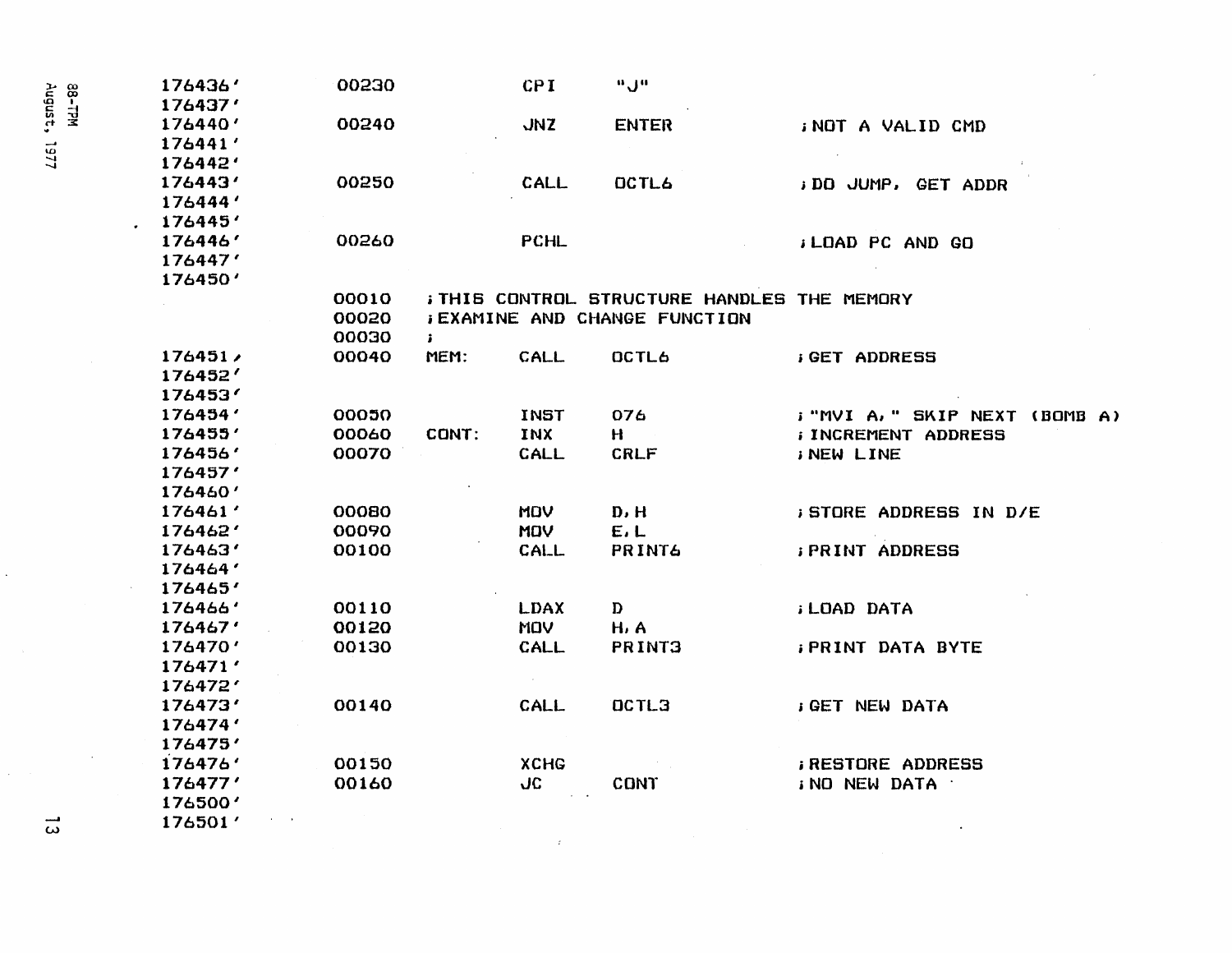| 176502' | 00170 |      | MOV         | M, A                                                  | <b>STORE DATA</b>                                       |
|---------|-------|------|-------------|-------------------------------------------------------|---------------------------------------------------------|
| 176503' | 00180 |      | CMP         | $\mathbf{M}$                                          | <b>: COMPARE DEPOSIT</b>                                |
| 176504' | 00190 |      | JΖ          | CONT                                                  | <b>; OK, DO NEXT</b>                                    |
| 176505' |       |      |             |                                                       |                                                         |
| 176506' |       |      |             |                                                       |                                                         |
| 176507' | 00200 | ERR: | NVI         | A, "?"                                                | <b>; FLAG BAD DEPOSIT</b>                               |
| 176510' |       |      |             |                                                       |                                                         |
| 176511' | 00210 |      | CALL        | <b>OUTCHK</b>                                         | iPRINT "?"                                              |
| 176512' |       |      |             |                                                       |                                                         |
| 176513' |       |      |             |                                                       |                                                         |
| 176514' | 00220 |      | <b>JMP</b>  | <b>ENTER</b>                                          | <b>RETURN TO MONITOR</b>                                |
| 176515' |       |      |             |                                                       |                                                         |
| 176516' |       |      |             |                                                       |                                                         |
|         | 00230 |      |             | <b>; ERROR CONDITIONS RETURN TO MONITOR VIA "ERR"</b> |                                                         |
|         | 00010 |      |             |                                                       | ; THIS CONTROL STRUCTURE RUNS THE MEMORY DUMP FUNCTION. |
|         | 00020 | ÷.   |             |                                                       |                                                         |
| 176517' | 00030 | DMP: | CALL        | <b>OCTL6</b>                                          | <b>GET START</b>                                        |
| 176520' |       |      |             |                                                       |                                                         |
| 176521' |       |      |             |                                                       |                                                         |
| 176522' | 00040 |      | <b>XCHG</b> |                                                       | <b>STORE IN D/E</b>                                     |
| 176523' | 00050 |      | <b>CNC</b>  | <b>SPACE</b>                                          |                                                         |
| 176524' |       |      |             |                                                       |                                                         |
| 176525' |       |      |             |                                                       |                                                         |
| 176526' | 00060 |      | CALL        | <b>OCTL6</b>                                          | <b>GET END</b>                                          |
| 176527' |       |      |             |                                                       |                                                         |
| 176530' |       |      |             |                                                       |                                                         |
| 176531' | 00070 |      | <b>MVI</b>  | A, 015                                                | <b>; LOAD LEADER CHAR</b>                               |
| 176532' |       |      |             |                                                       |                                                         |
| 176533' | 00080 | X1:  | <b>MVI</b>  | B. ^DO60                                              | <b>LOAD LEADER CNTR</b>                                 |
| 176534' |       |      |             |                                                       |                                                         |
| 176535' | 00090 | X2:  | CALL        | <b>OUTCHK</b>                                         | <b><i>I PUNCH LEADER</i></b>                            |
| 176536' |       |      |             |                                                       |                                                         |
| 176537' |       |      |             |                                                       |                                                         |
| 176540' | 00100 |      | <b>DCR</b>  | $\bf{B}$                                              |                                                         |
| 176541' | 00110 |      | <b>JNZ</b>  | X <sub>2</sub>                                        |                                                         |
| 176542' |       |      |             |                                                       |                                                         |
| 176543' |       |      |             |                                                       |                                                         |
| 176544' | 00120 |      | CMP         | $\bf{B}$                                              | <b>: THROUGH WITH LEADER?</b>                           |
| 176545' | 00130 |      | MOV         | A, B                                                  |                                                         |
| 176546' | 00140 |      | <b>JNZ</b>  | X1                                                    | <b><i>FUNCH NULLS</i></b>                               |
|         |       |      |             |                                                       |                                                         |

 $\frac{1}{2} \sum_{i=1}^{n} \frac{1}{2} \sum_{j=1}^{n} \frac{1}{2} \sum_{j=1}^{n} \frac{1}{2} \sum_{j=1}^{n} \frac{1}{2} \sum_{j=1}^{n} \frac{1}{2} \sum_{j=1}^{n} \frac{1}{2} \sum_{j=1}^{n} \frac{1}{2} \sum_{j=1}^{n} \frac{1}{2} \sum_{j=1}^{n} \frac{1}{2} \sum_{j=1}^{n} \frac{1}{2} \sum_{j=1}^{n} \frac{1}{2} \sum_{j=1}^{n} \frac{1}{2} \sum_{j=1}^{n$ 

 $\frac{1}{2}$ 

 $-14$ 

 $\frac{1}{2} \sum_{i=1}^{n} \frac{1}{2} \sum_{j=1}^{n} \frac{1}{2} \sum_{j=1}^{n} \frac{1}{2} \sum_{j=1}^{n} \frac{1}{2} \sum_{j=1}^{n} \frac{1}{2} \sum_{j=1}^{n} \frac{1}{2} \sum_{j=1}^{n} \frac{1}{2} \sum_{j=1}^{n} \frac{1}{2} \sum_{j=1}^{n} \frac{1}{2} \sum_{j=1}^{n} \frac{1}{2} \sum_{j=1}^{n} \frac{1}{2} \sum_{j=1}^{n} \frac{1}{2} \sum_{j=1}^{n$ 

 $\langle \cdot \rangle$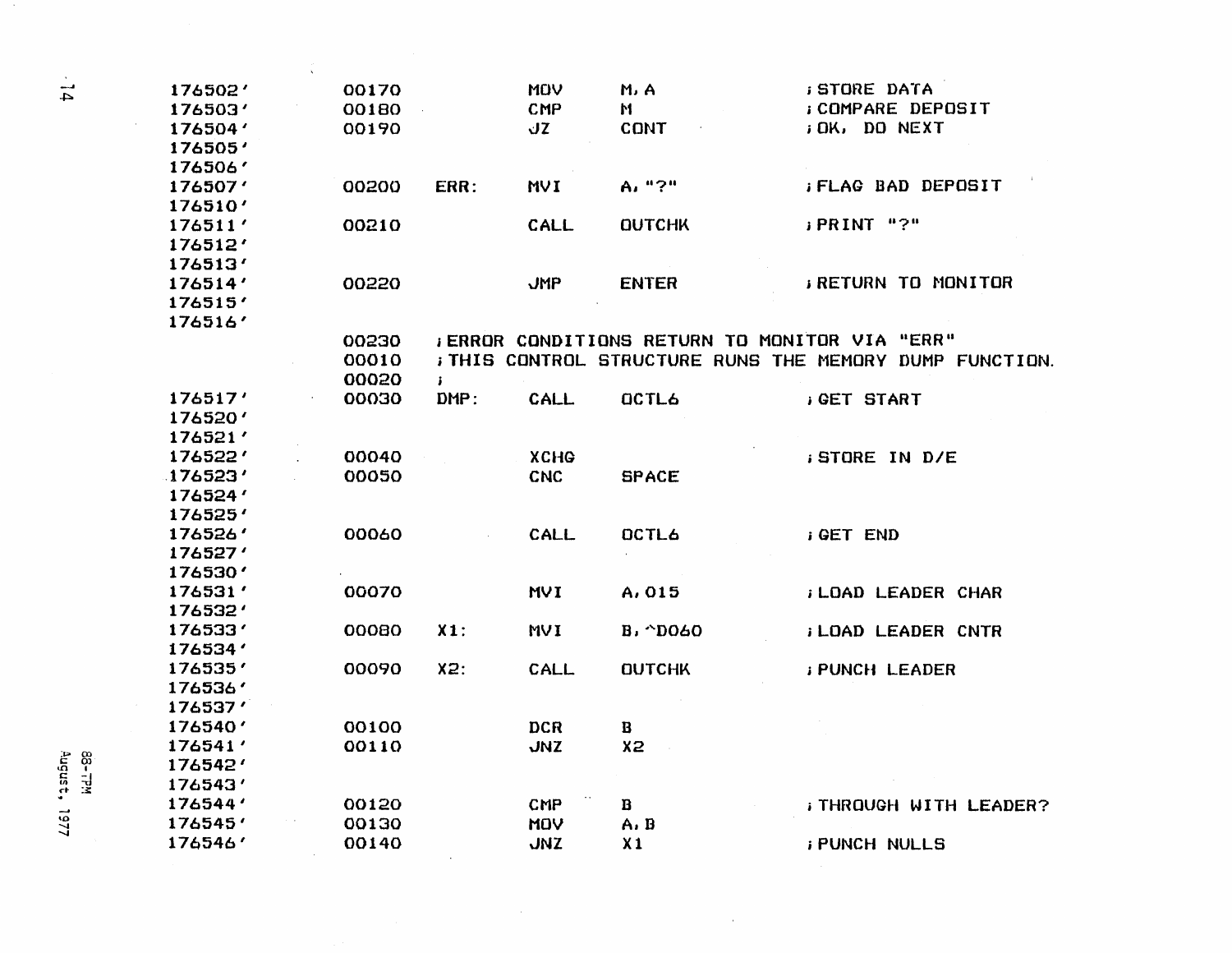| 176551' | 00150              |               | <b>MOV</b>  | A, L          | <b>; SUB START FROM END</b>   |
|---------|--------------------|---------------|-------------|---------------|-------------------------------|
| 176552' | 00160              |               | <b>SUB</b>  | E             |                               |
| 176553' | 00170              |               | MOV         | L, A          |                               |
| 176554' | 00180              |               | <b>MOV</b>  | A.H           |                               |
| 176555' | 00190              |               | <b>SBB</b>  | D             |                               |
| 176556' | 00200              |               | <b>MDV</b>  | H, A          | <b>HL CONTAINS TOT BYTES</b>  |
| 176557' | 00210              |               | INX         | H             | <b>; INCREMENT TOT BYTES</b>  |
| 176560' | 00220              | <b>BLOCK:</b> | <b>DCR</b>  | B             | $; B = 3770$                  |
| 176561' | 00230              |               | MOV         | A.H           |                               |
| 176562' | 00240              |               | <b>ORA</b>  | A             | <b>I MORE THAN ONE BLOCK?</b> |
| 176563' | 00250              |               | <b>JNZ</b>  | <b>NOTLST</b> | <b>INOT LAST BLOCK</b>        |
| 176564' |                    |               |             |               |                               |
| 176565' |                    |               |             |               |                               |
| 176566' | 00260              |               | <b>MOV</b>  | B. L          | <b><i>i</i>LAST BLOCK</b>     |
| 176567' | 00270              |               | <b>MVI</b>  | A. 074        |                               |
| 176570' |                    |               |             |               |                               |
| 176571' | 00280              |               | CALL        | <b>OUTCHK</b> | <b>FUNCH "START OF BLOCK"</b> |
| 176572' |                    |               |             |               |                               |
| 176573' |                    |               |             |               |                               |
| 176574' | 00290              |               | VOM         | A, B          | <b>B=BYTE CNTR</b>            |
| 176575' | 00300              |               | CALL        | <b>QUTCHK</b> | <b>FUNCH BYTE COUNT</b>       |
| 176576' |                    |               |             |               |                               |
| 176577' |                    |               |             |               |                               |
| 176600' | 00310              |               | <b>MVI</b>  | C, O          | <b>; CLEAR CHECKSUM</b>       |
| 176601' |                    |               |             |               |                               |
| 176602' | 00320              |               | MOV         | A, E          | <b>FUNCH LOAD ADDR</b>        |
| 176603' | 00330              |               | CALL        | <b>DUTCHK</b> | <i>i</i> L.S. BYTE            |
| 176604' |                    |               |             |               |                               |
| 176605' |                    |               |             |               |                               |
| 176606' | 00340              |               | <b>MOV</b>  | A, D          |                               |
| 176607' | 00350              |               | <b>CALL</b> | <b>OUTCHK</b> | IM.S. BYTE                    |
| 176610' |                    |               |             |               |                               |
| 176611' |                    |               |             |               |                               |
| 176612' | 00360              | DATA:         | <b>LDAX</b> | D             | <b>JGET DATA BYTE</b>         |
| 176613' | 00370              |               | <b>CALL</b> | <b>DUTCHK</b> | <b><i>i</i>PUNCH IT</b>       |
| 176614' |                    |               |             |               |                               |
| 176615' |                    |               |             |               |                               |
|         | 176547'<br>176550' |               |             | NOTLST:       |                               |

 $\ddot{\ddot{}}$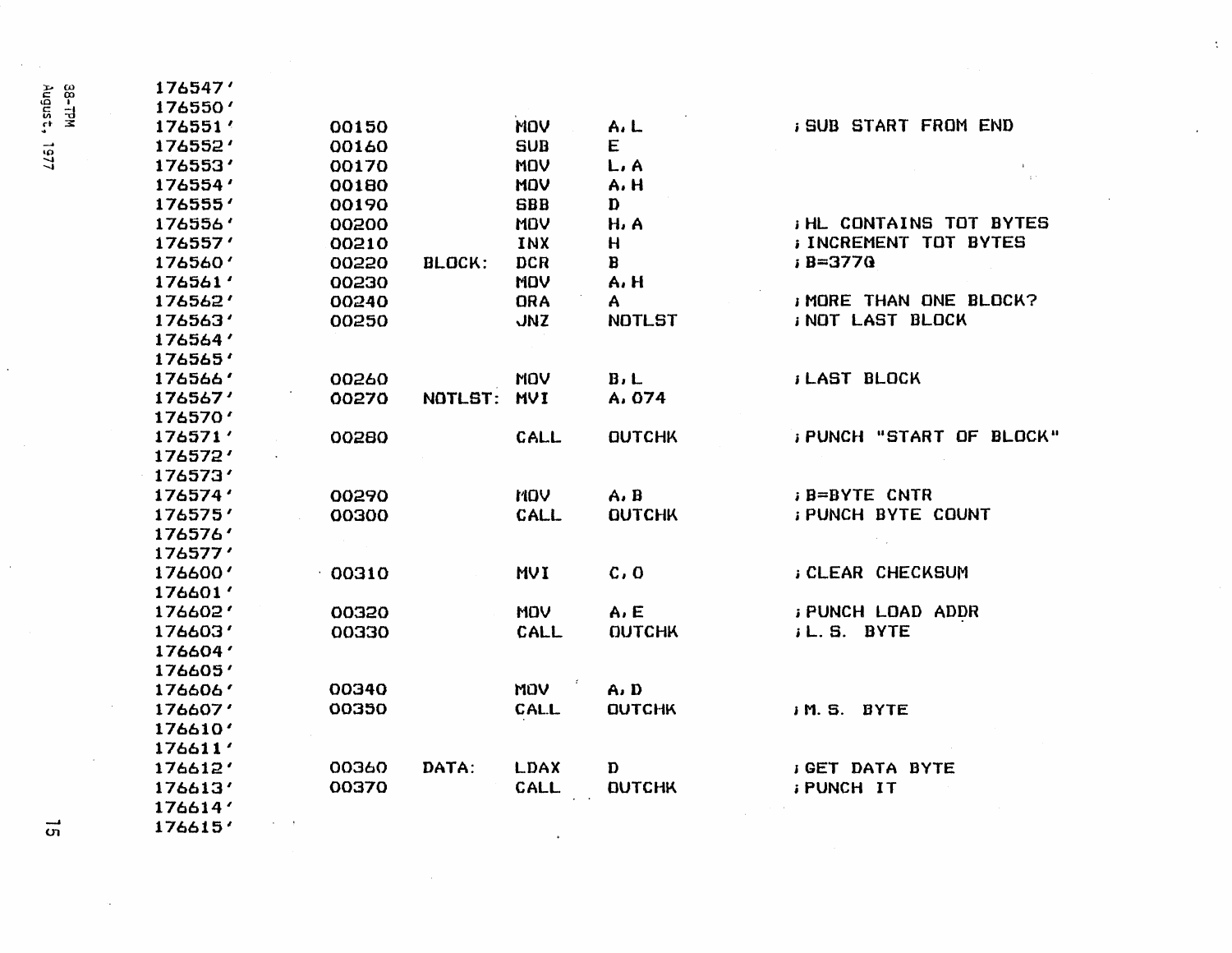| 176616' | 00380 |              | <b>INX</b>  | D                                 | <b>; INCREM ADDR</b>                                          |
|---------|-------|--------------|-------------|-----------------------------------|---------------------------------------------------------------|
| 176617' | 00390 |              | <b>DCX</b>  | $\bf{H}$                          | ; TOTBYTES=TOTBYTES-1                                         |
| 176620' | 00400 |              | <b>DCR</b>  | $\mathbf{B}$                      | <b>FTHROUGH W/BLOCK?</b>                                      |
| 176621' | 00410 |              | <b>JNZ</b>  | <b>DATA</b>                       | i NO                                                          |
| 176622' |       |              |             |                                   |                                                               |
| 176623' |       |              |             |                                   |                                                               |
| 176624' | 00420 |              | <b>MOV</b>  | A, C                              | <b>; YES, PUNCH CKSUM</b>                                     |
| 176625' | 00430 |              | <b>CALL</b> | <b>OUTCHK</b>                     |                                                               |
| 176626' |       |              |             |                                   |                                                               |
| 176627' |       |              |             |                                   |                                                               |
| 176630' | 00440 |              | <b>MOV</b>  | A, H                              | ; THROUGH W/ALL BYTES?                                        |
| 176631' | 00450 |              | ORA         | L                                 |                                                               |
| 176632' | 00460 |              | <b>JNZ</b>  | <b>BLOCK</b>                      | <b>INO, PUNCH NXT BLOCK</b>                                   |
| 176633' |       |              |             |                                   |                                                               |
| 176634' |       |              |             |                                   |                                                               |
| 176635' | 00470 | CRLF:        | MVI         | A.015                             | <b>DO A CRLF</b>                                              |
| 176636' |       |              |             |                                   |                                                               |
| 176637' | 00480 |              | CALL        | <b>QUTCHK</b>                     |                                                               |
| 176640' |       |              |             |                                   |                                                               |
| 176641' |       |              |             |                                   |                                                               |
| 176642' | 00490 |              | <b>MVI</b>  | A, 012                            |                                                               |
| 176643' |       |              |             |                                   |                                                               |
| 176644' | 00500 |              | <b>JMP</b>  | <b>OUTCHK</b>                     |                                                               |
| 176645' |       |              |             |                                   |                                                               |
| 176646' |       |              |             |                                   |                                                               |
|         | 00510 |              |             | RETURN TO MONITOR THROUGH OUTCHK  |                                                               |
|         | 00010 |              |             |                                   | ; THIS SUBROUTINE BUILDS 3/6 OCTAL DIGITS IN H&L              |
|         | 00020 | $\mathbf{r}$ |             |                                   |                                                               |
|         | 00030 |              |             |                                   | <b>; SPECIAL RETURN PROVIDED BY A "SPACE", CARRY BIT SET.</b> |
|         | 00040 |              |             |                                   | ; ONLY VALID OCTAL OR "SPACE" ACCEPTED, ALL OTHER FLAGED AND  |
|         | 00050 |              |             | ; CONTROL RETURNS TO THE MONITOR. |                                                               |
|         | 00060 | $\mathbf{r}$ |             |                                   |                                                               |
| 176647' | 00070 | DCTL6:       | <b>INST</b> | 6                                 | <b>ILDAD B WITH 6, SKIP NEXT</b>                              |
| 176650' | 00080 | OCTL3:       | <b>INST</b> | 6                                 | <b>ILOAD B WITH 3</b>                                         |
| 176651' | 00090 |              | <b>INST</b> | з                                 |                                                               |
| 176652' | 00100 |              | <b>LXI</b>  | H. \$CODE+0                       | ; CLEAR H/L FOR LESS THAN 6 DIG RET                           |
| 176653' |       |              |             |                                   |                                                               |
|         |       |              |             |                                   |                                                               |
| 176654' |       |              |             |                                   |                                                               |
| 176655' | 00110 | AGN:         | CALL        | INCH                              | <b>GET CHARACTER</b>                                          |

 $\hat{\mathcal{A}}$ 

 $\hat{A}$ 

 $\mathcal{A}_{\mathcal{A}}$ 

 $\mathcal{N}$ 

 $\vec{q}$ 

 $\frac{1}{2}$ 

 $\bar{z}$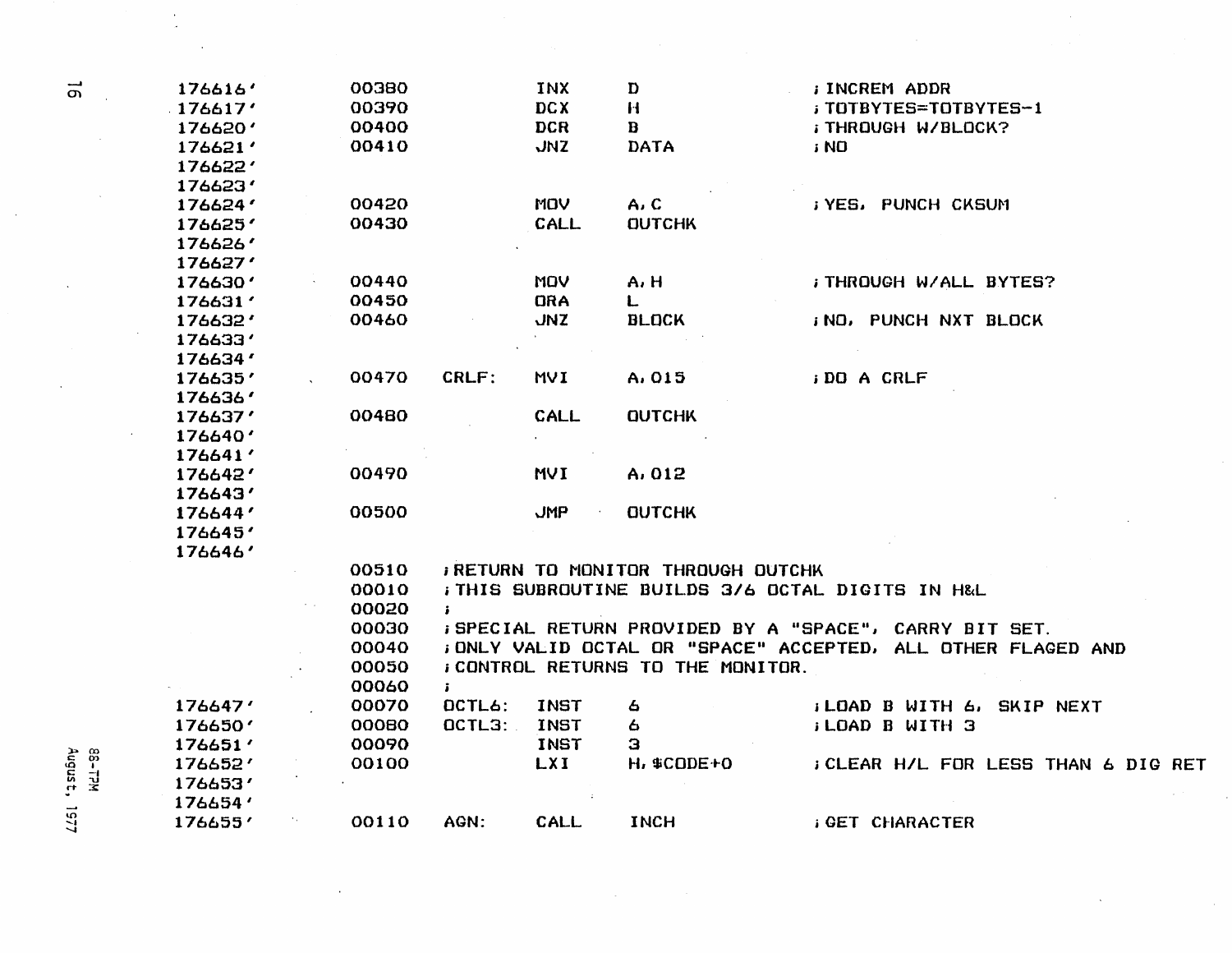| 176656' |                                       |                                         |                           |                                               |
|---------|---------------------------------------|-----------------------------------------|---------------------------|-----------------------------------------------|
| 176657' |                                       |                                         |                           |                                               |
| 176660' | 00120                                 | <b>MOV</b>                              | C, A                      | <b>STORE IN C</b>                             |
| 176661' | 00130                                 | <b>CPI</b>                              | $\mathbf{u} = \mathbf{u}$ | <b>; COMPARE TO "SPACE"</b>                   |
| 176662' |                                       |                                         |                           |                                               |
| 176663' | 00140                                 | <b>STC</b>                              |                           | <b>SET THE CARRY</b>                          |
| 176664' | 00150                                 | <b>RZ</b>                               |                           | <b>IRETURN IF "SPACE"</b>                     |
| 176665' | 00160                                 | ANI                                     | 270                       | <b>J TEST FOR VALID OCTAL</b>                 |
| 176666' |                                       |                                         |                           |                                               |
| 176667' | 00170                                 | XRI                                     | 060                       |                                               |
| 176670' |                                       |                                         |                           |                                               |
| 176671' | 00180                                 | <b>JNZ</b>                              | <b>ERR</b>                | <b>FBAD, FLAG &amp; RET TO MON</b>            |
| 176672' |                                       |                                         |                           |                                               |
| 176673' |                                       |                                         |                           |                                               |
| 176674' | 00190                                 | <b>MOV</b>                              | A, C                      | <b><i>I RESTORE CHAR</i></b>                  |
| 176675' | 00200                                 | ANI                                     | 007                       | <b>STRIP ASCII</b>                            |
| 176676' |                                       |                                         |                           |                                               |
| 176677' | 00210                                 | <b>DAD</b>                              | H                         | <b>SHIFT H&amp;L LEFT 3 BITS</b>              |
| 176700' | 00220                                 | <b>DAD</b>                              | $\mathbf{H}$              |                                               |
| 176701' | 00230                                 | <b>DAD</b>                              | $\mathbf{H}$              |                                               |
| 176702' | 00240                                 | <b>ADD</b><br>$\mathcal{L}^{\pm}$       | L                         |                                               |
| 176703' | 00250                                 | <b>MOV</b>                              | L, A                      | <b>FUT OCTAL IN H</b>                         |
| 176704' | 00260                                 | <b>DCR</b>                              | B                         | ; THROUGH ?                                   |
| 176705' | 00270                                 | <b>JNZ</b>                              | <b>AGN</b>                | INO, DO AGAIN                                 |
| 176706' |                                       |                                         |                           |                                               |
| 176707' |                                       |                                         |                           |                                               |
| 176710' | 00280                                 | <b>RET</b>                              |                           | <b>; YES, NORM RETURN</b>                     |
|         | 00010                                 |                                         |                           | FTHIS SUBROUTINE PRINTS 3 OCTAL DIGITS FROM H |
|         | 00020                                 | <b>; OR 6 OCTAL DIGITS FROM H AND L</b> |                           |                                               |
|         | 00030                                 | Ĵ.                                      |                           |                                               |
|         | 00040                                 | <b>; DIGITS ARE FOLLOWED BY A SPACE</b> |                           |                                               |
|         | 00050                                 | Ĵ.                                      |                           |                                               |
| 176711' | 00060                                 | PRINT6: MVI                             | B, G                      | <b>ILDAD CNTR W/6</b>                         |
| 176712' |                                       |                                         |                           |                                               |
| 176713' | 00070                                 | <b>XRA</b>                              | A.                        | <b>; CLEAR A</b>                              |
| 176714' | 00080                                 | <b>JMP</b>                              | NEXT1                     | <b>; SHIFT ONE BIT</b>                        |
| 176715' |                                       |                                         |                           |                                               |
| 176716' |                                       |                                         |                           |                                               |
| 176717' | 00090<br>$\mathbf{t} = -\mathbf{u}$ . | PRINT3: MVI                             | B, 3                      | <b>ILDAD CNTR W/3</b>                         |

 $\mathcal{A}$ 

 $\sim$ 

 $\hat{\mathcal{A}}$ 

 $\mathcal{L}_{\mathcal{A}}$ 

 $\mathcal{A}^{\mathcal{A}}$ 

38-TPM<br>August, 1977

 $\ddot{\phantom{a}}$ 

 $\mathcal{A}^{\mathcal{A}}$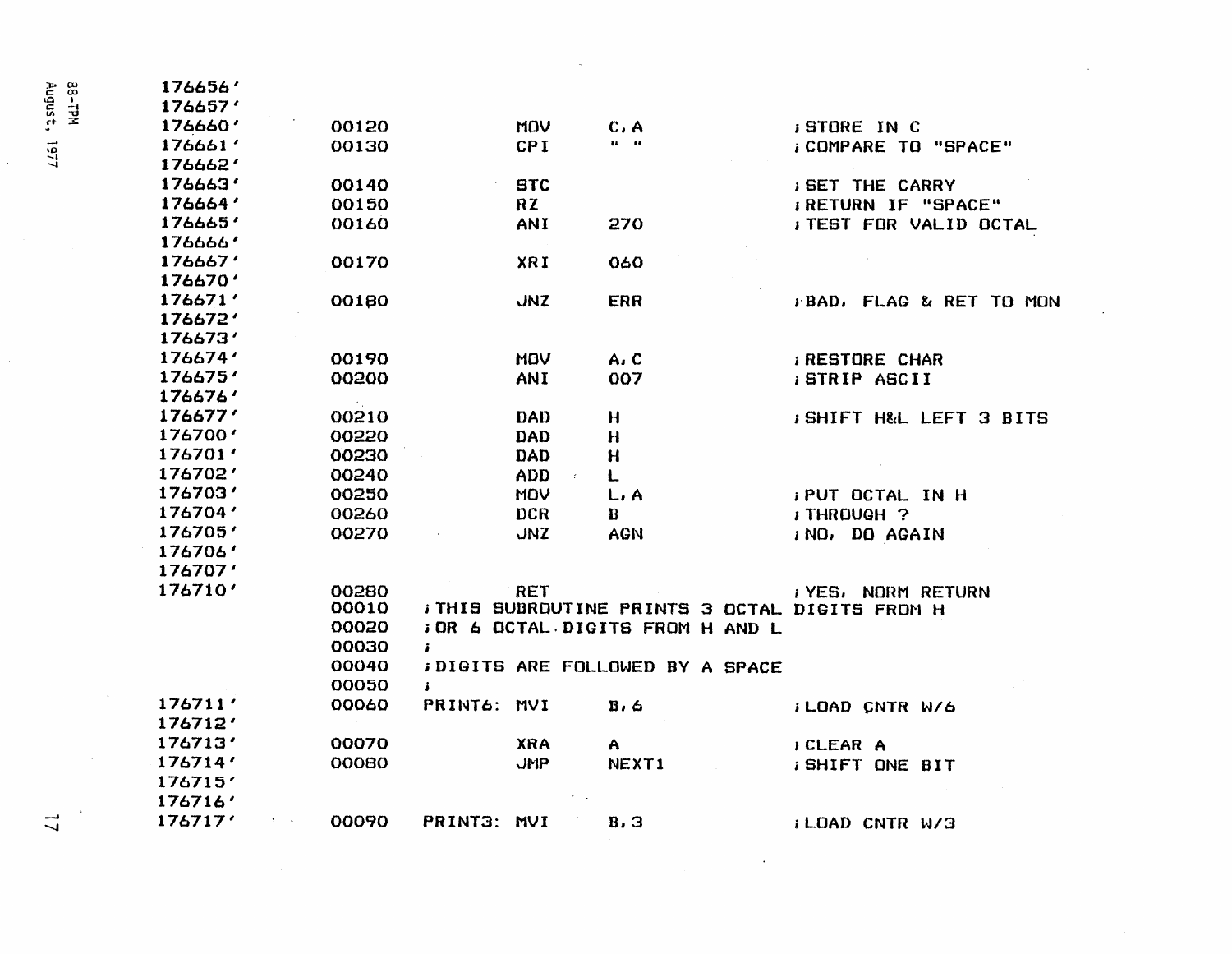| 176720' |       |                       |             |                                               |                                                               |
|---------|-------|-----------------------|-------------|-----------------------------------------------|---------------------------------------------------------------|
| 176721' | 00100 |                       | <b>INST</b> | 346                                           | <b>; SKIP NEXT, SHIFT 2 BITS</b>                              |
| 176722' | 00110 | NEXT3:                | DAD         | H                                             | <b>; SHIFT H/L LEFT 3 INTO A</b>                              |
| 176723' | 00120 |                       | <b>RAL</b>  |                                               |                                                               |
| 176724' | 00130 |                       | <b>DAD</b>  | $\mathbf{H}$                                  |                                                               |
| 176725' | 00140 |                       | <b>RAL</b>  |                                               |                                                               |
| 176726' | 00150 | NEXT1:                | <b>DAD</b>  | H                                             |                                                               |
| 176727' | 00160 |                       | <b>RAL</b>  |                                               |                                                               |
| 176730' | 00170 |                       | ANI         | $\overline{\mathbf{z}}$                       | <b>STRIP OFF OCTAL</b>                                        |
| 176731' |       |                       |             |                                               |                                                               |
| 176732' | 00180 |                       | ORI         | 060                                           | <b>ADD ASCII</b>                                              |
| 176733' |       |                       |             |                                               |                                                               |
| 176734' | 00190 |                       | <b>CALL</b> | <b>OUTCHK</b>                                 | <b>; PRINT IT</b>                                             |
| 176735' |       |                       |             |                                               |                                                               |
| 176736' |       |                       |             |                                               |                                                               |
| 176737' | 00200 |                       | <b>DCR</b>  | $\mathbf{B}$                                  | ; THROUGH ?                                                   |
| 176740' | 00210 |                       | <b>JNZ</b>  | <b>NEXT3</b>                                  | <b>INO, SHIFT NEXT THREE</b>                                  |
| 176741' |       |                       |             |                                               |                                                               |
| 176742' |       |                       |             |                                               |                                                               |
| 176743' | 00220 | SPACE:                | MVI         | A. 040                                        | <b>; YES, PRINT SPACE</b>                                     |
| 176744' |       |                       |             |                                               |                                                               |
| 176745' | 00230 |                       | <b>JMP</b>  | <b>OUTCHK</b>                                 | <b>; AND RETURN</b>                                           |
| 176746' |       |                       |             |                                               |                                                               |
| 176747' |       |                       |             |                                               |                                                               |
|         | 00240 |                       |             | <b>FRETURN TO CALLING PROG THROUGH OUTCHK</b> |                                                               |
|         | 00010 |                       |             |                                               | FIHIS SUBROUTINE WILL INPUT A CHARACTER, STRIP                |
|         | 00020 |                       |             |                                               | FARITY AND AUTOMATICALLY ECHO THE CHARACTER.                  |
|         | 00030 |                       |             |                                               | ; IT WILL ALSO OUTPUT A CHARACTER WITH CHECKSUM CALCULATIONS. |
|         | 00040 | J.                    |             |                                               |                                                               |
|         | 00050 | IFN REALIO, <         |             |                                               |                                                               |
| 176750' | 00060 | INGH:                 | IN          | 20                                            | <b>READ STATUS</b>                                            |
| 176751' |       |                       |             |                                               |                                                               |
| 176752' | 00070 |                       | <b>RRC</b>  |                                               |                                                               |
| 176753' | 00080 |                       | <b>JNC</b>  | <b>INCH</b>                                   | <b>; NOT READY</b>                                            |
| 176754' |       |                       |             |                                               |                                                               |
| 176755' |       |                       |             |                                               |                                                               |
| 176756' | 00090 |                       | <b>IN</b>   | 21                                            | <b><i>I READ CHARACTER</i></b>                                |
| 176757' |       |                       |             |                                               |                                                               |
|         | 00100 | $\blacktriangleright$ |             |                                               |                                                               |
|         | 00110 | IFE REALIO, $\zeta$   |             |                                               |                                                               |

 $\ddot{\phantom{a}}$ 

 $\hat{\mathcal{F}}$ 

 $\vec{\infty}$ 

 $\bar{z}$  $\ddot{\phantom{a}}$ 

88-TPM<br>August, 1977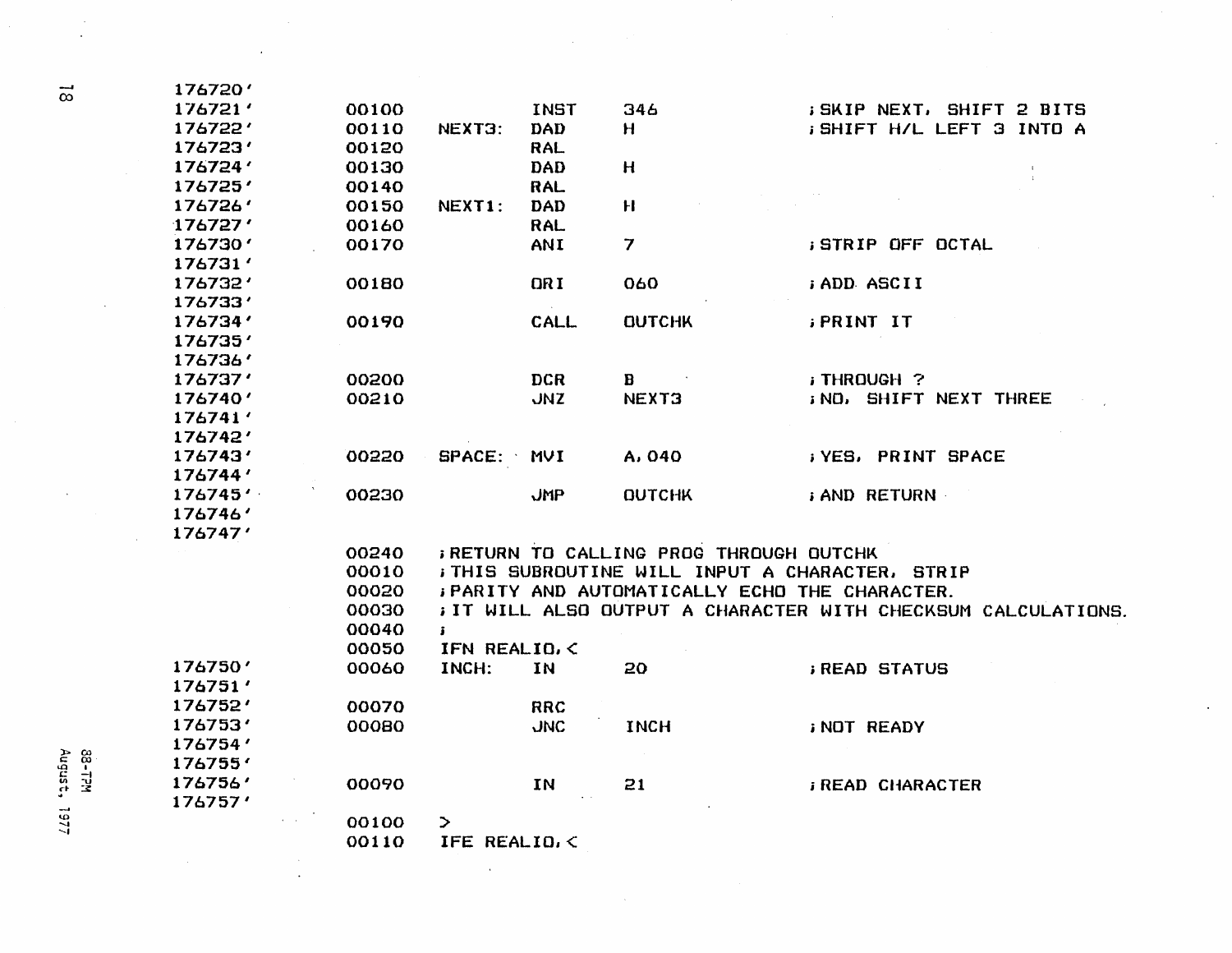|         | 00120 | INCH:         | IN         | 1            |                            |
|---------|-------|---------------|------------|--------------|----------------------------|
|         | 00130 | $\mathcal{P}$ |            |              |                            |
| 176760' | 00140 |               | ANI        | 177          | <b>STRIP PARITY</b>        |
| 176761' |       |               |            |              |                            |
| 176762' | 00150 | OUTCHK:       | PUSH       | <b>PSW</b>   | <b>; SAVE CHARACTER</b>    |
| 176763' | 00160 |               | <b>ADD</b> | $\mathbf{C}$ | <b>: ADD IN CHECKSUM</b>   |
| 176764' | 00170 |               | MOV        | C, A         | <b>; RESTORE CHECKSUM</b>  |
|         | 00180 | IFN REALIO, < |            |              |                            |
| 176765' | 00190 | LOOP:         | IN         | 20           | <b>; READ STATUS</b>       |
| 176766' |       |               |            |              |                            |
| 176767' | 00200 |               | <b>RRC</b> |              |                            |
| 176770' | 00210 |               | <b>RRC</b> |              |                            |
| 176771' | 00220 |               | <b>JNC</b> | LOOP         | READY?                     |
| 176772' |       |               |            |              |                            |
| 176773' |       |               |            |              |                            |
| 176774' | 00230 |               | <b>POP</b> | PSW          | GET CHAR<br>; YES,         |
| 176775' | 00240 |               | <b>DUT</b> | 21           | <b>; PRINT CHARACTER</b>   |
| 176776' |       |               |            |              |                            |
|         | 00250 | $\rightarrow$ |            |              |                            |
|         | 00260 | <b>IFE</b>    | REALIO. <  |              |                            |
|         | 00270 |               | POP        | PSW          |                            |
|         | 00280 |               | <b>OUT</b> | 1            |                            |
|         | 00290 | $\rightarrow$ |            |              |                            |
| 176777' | 00300 |               | <b>RET</b> |              | <b>FROM WHENCE YE CAME</b> |
|         | 00080 | <b>END</b>    |            |              |                            |
|         |       |               |            |              |                            |

 $\sim$ 

 $\mathbf{r}$ 

#### NO ERRORS DETECTED

PROGRAM BREAK IS 177000 CPU TIME USED 00:05.334

4K CORE USED

 $\mathcal{A}$ 

38-TPM<br>August, 1977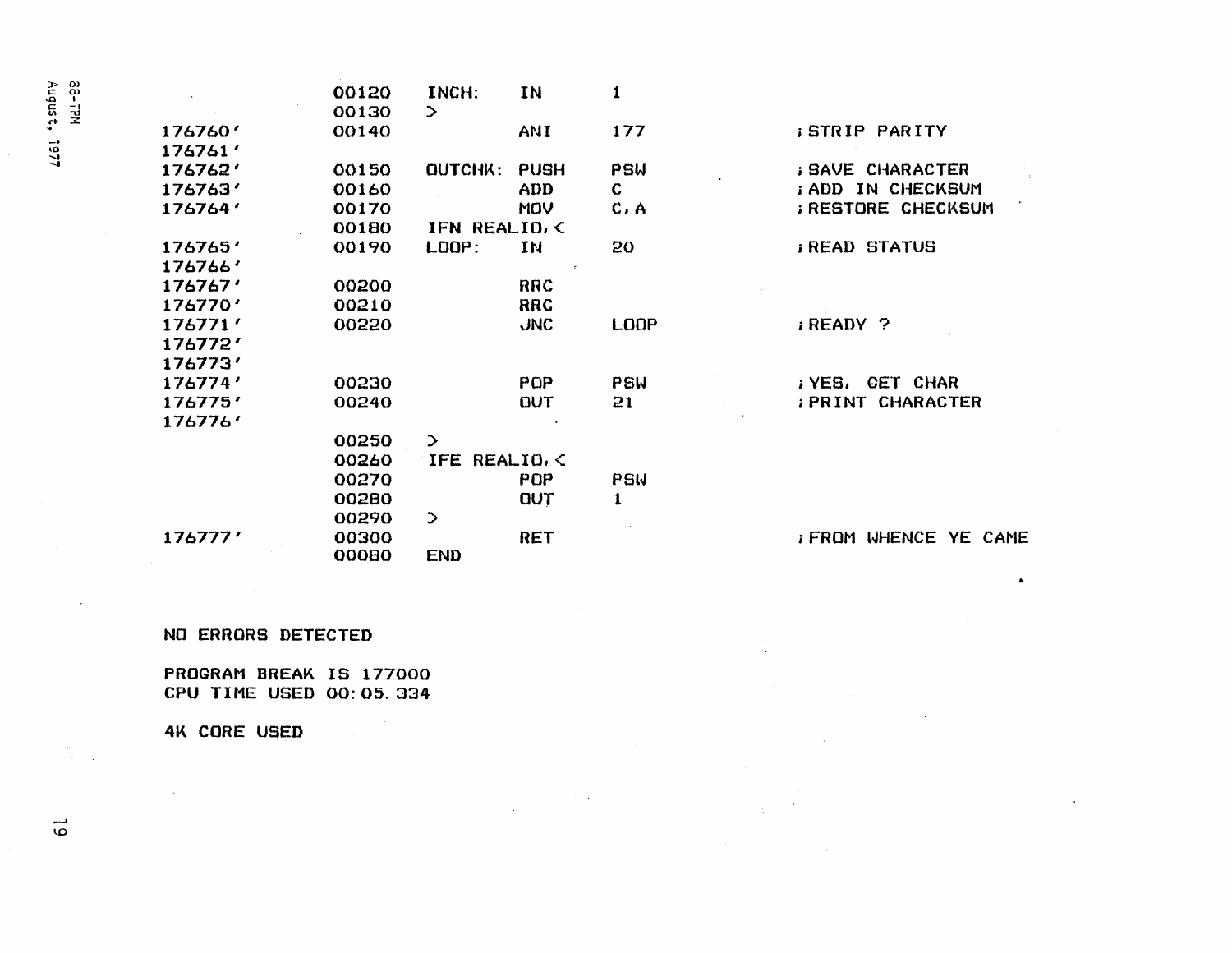



Albuquerque, New Mexico 87106

### **USER'S DOCUMENTATION REPORT**

In order to improve the quality and usefulness of our publications, user feedback is necessary. Your comments will help us effectively evaluate our documentation.

Please limit your remarks to the document, giving specific page and line references when appropriate. Specific hardware or software questions should be directed to the MITS Customer Service or Software Departments, respectively.

| NAME OF PUBLICATION: |                                                                                                                      |                                              |  |  |
|----------------------|----------------------------------------------------------------------------------------------------------------------|----------------------------------------------|--|--|
|                      | SUGGESTIONS FOR IMPROVEMENT:                                                                                         |                                              |  |  |
|                      |                                                                                                                      |                                              |  |  |
|                      |                                                                                                                      |                                              |  |  |
|                      |                                                                                                                      |                                              |  |  |
|                      | <u> 1989 - Johann John Harry Harry Harry Harry Harry Harry Harry Harry Harry Harry Harry Harry Harry Harry Harry</u> |                                              |  |  |
|                      |                                                                                                                      |                                              |  |  |
|                      |                                                                                                                      | the control of the control of the control of |  |  |
|                      |                                                                                                                      |                                              |  |  |
|                      |                                                                                                                      |                                              |  |  |
|                      | n.<br>Senara Senara Senara Senara Senara Senara Senara Senara Senara Senara Senara Senara Senara Senara Senara Senar |                                              |  |  |
|                      |                                                                                                                      |                                              |  |  |
|                      |                                                                                                                      |                                              |  |  |
|                      | Name                                                                                                                 | Date                                         |  |  |
|                      | Organization                                                                                                         |                                              |  |  |
|                      | Street                                                                                                               |                                              |  |  |
|                      | City Zip                                                                                                             |                                              |  |  |
|                      |                                                                                                                      |                                              |  |  |
|                      |                                                                                                                      |                                              |  |  |
|                      |                                                                                                                      |                                              |  |  |
|                      |                                                                                                                      |                                              |  |  |
|                      |                                                                                                                      |                                              |  |  |
|                      |                                                                                                                      |                                              |  |  |
|                      |                                                                                                                      |                                              |  |  |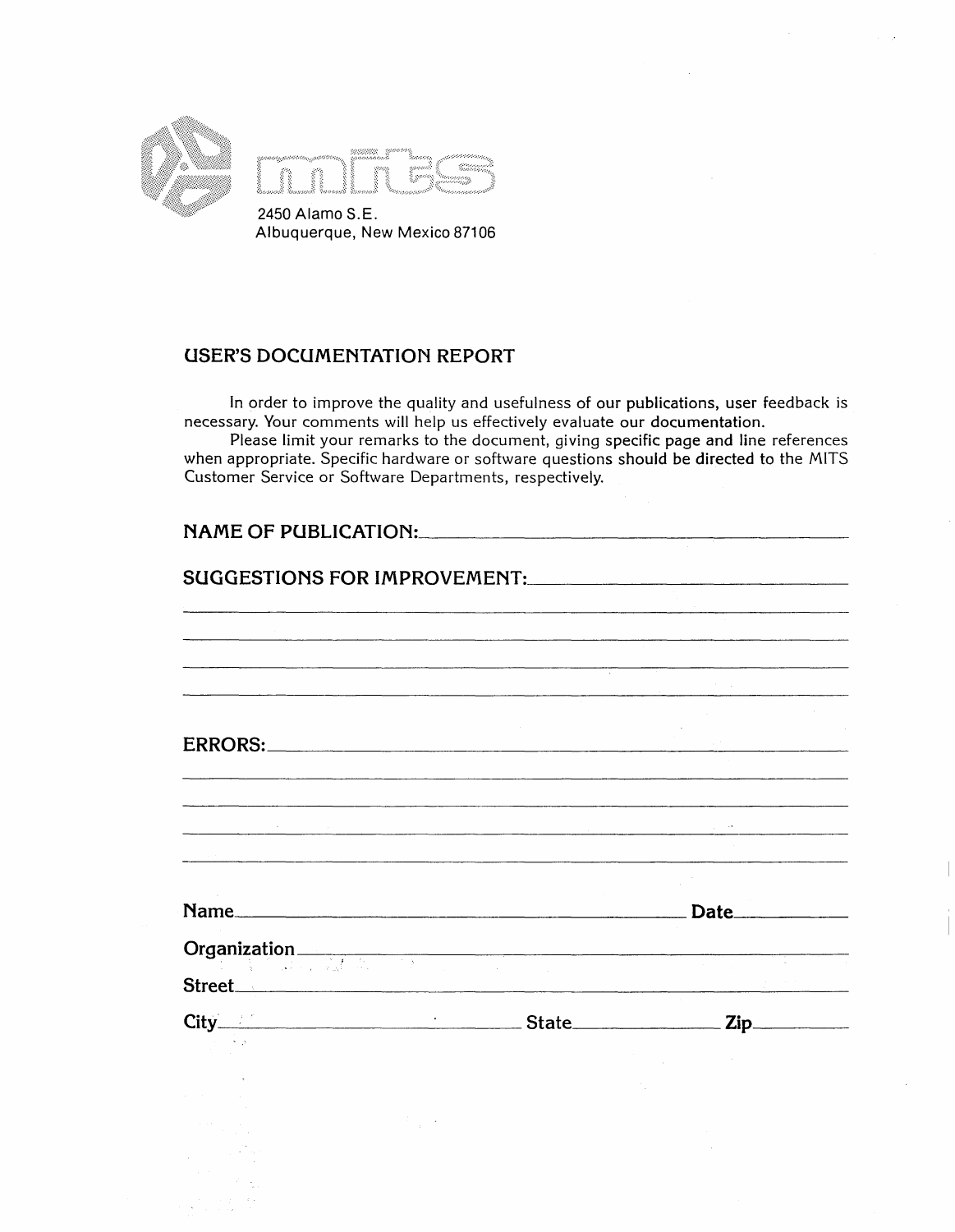—— — — — — — — — — First Fold Here — — — — — — — — — — —

## **Second Fold Here and Staple**

 $\mathcal{L}_{\mathcal{A}}$ 

 $\frac{1}{2}$  ,  $\frac{1}{2}$  ,

No Postage Stamp Necessary If Mailed in the United States

## ~BUSINESS **REPLY** MAIL~~~~~~~~~~~~~~~~~=

First Class Permit No. 2114, Albuquerque, New Mexico

. .

 $\sim 10^{11}$  m  $^{-1}$  .

Postage Will be Paid by: **MITS**, **Inc.** 2450 Alamo S.E. Albuquerque, New Mexico 87106'